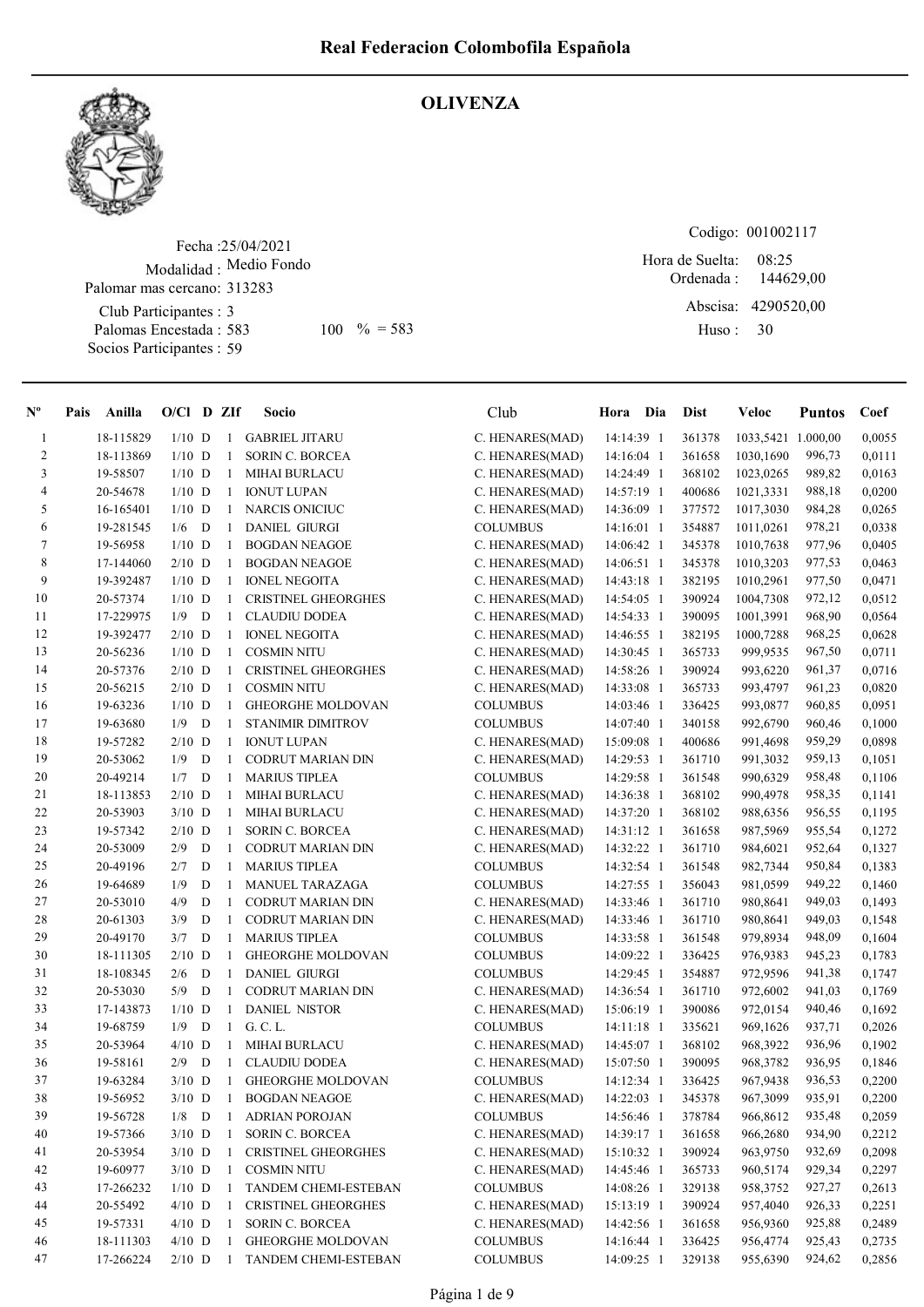| $\mathbf{N}^{\mathbf{o}}$ | Pais | Anilla                 | $O/C1$ D ZIf         |   |                    | Socio                                           | Club                               | Hora Dia                 | <b>Dist</b>      | <b>Veloc</b>         | <b>Puntos</b>    | Coef             |
|---------------------------|------|------------------------|----------------------|---|--------------------|-------------------------------------------------|------------------------------------|--------------------------|------------------|----------------------|------------------|------------------|
| 48                        |      | 19-62481               | 3/6                  | D | $\mathbf{1}$       | <b>DANIEL GIURGI</b>                            | <b>COLUMBUS</b>                    | 14:36:22 1               | 354887           | 955,6243             | 924,61           | 0,2705           |
| 49                        |      | 17-149948              | 1/8                  | D | 1                  | <b>ALBERTO ABAJO</b>                            | <b>COLUMBUS</b>                    | 15:20:51 1               | 397037           | 954,7601             | 923,77           | 0,2468           |
| 50                        |      | 20-70850               | 2/9                  | D | 1                  | STANIMIR DIMITROV                               | <b>COLUMBUS</b>                    | 14:21:19 1               | 340158           | 954,6508             | 923,66           | 0,2940           |
| 51                        |      | 20-55002               | $1/10$ D             |   | 1                  | <b>JULIAN DINU</b>                              | C. HENARES(MAD)                    | 14:56:44 1               | 373933           | 954,5601             | 923,58           | 0,2728           |
| 52                        |      | 20-55067               | $2/10$ D             |   | $\mathbf{1}$       | <b>JULIAN DINU</b>                              | C. HENARES(MAD)                    | 14:56:49 1               | 373933           | 954,3571             | 923,38           | 0,2781           |
| 53                        |      | 19-58149               | $3/9$ D              |   | -1                 | <b>CLAUDIU DODEA</b>                            | C. HENARES(MAD)                    | 15:14:05 1               | 390095           | 953,5832             | 922,63           | 0,2717           |
| 54                        |      | 18-109098              | $1/10$ D             |   | 1                  | LUIS NIEBLA UROSA                               | <b>COLUMBUS</b>                    | 14:21:09 1               | 339510           | 953,2781             | 922,34           | 0,3181           |
| 55                        |      | 19-750882              | $1/10$ D             |   | $\mathbf{1}$       | <b>RYSZARD SAS</b>                              | C. HENARES(MAD)                    | 14:20:42 1               | 338894           | 952,7523             | 921,83           | 0,3246           |
| 56<br>57                  |      | 19-63340<br>19-85137   | $1/10$ D<br>$3/9$ D  |   | $\mathbf{1}$<br>-1 | <b>FIDEL ALONSO</b><br><b>STANIMIR DIMITROV</b> | <b>COLUMBUS</b><br><b>COLUMBUS</b> | 14:20:25 1<br>14:22:17 1 | 338508<br>340158 | 952,4258<br>952,0679 | 921,51           | 0,3309<br>0,3351 |
| 58                        |      | 18-114833              | $4/10$ D             |   | 1                  | <b>BOGDAN NEAGOE</b>                            | C. HENARES(MAD)                    | 14:27:51 1               | 345378           | 951,8479             | 921,17<br>920,95 | 0,3359           |
| 59                        |      | 20-57373               | $5/10$ D             |   | 1                  | <b>CRISTINEL GHEORGHES</b>                      | C. HENARES(MAD)                    | 15:16:23 1               | 390924           | 950,2670             | 919,42           | 0,3018           |
| 60                        |      | 20-49891               | $1/10$ D             |   | 1                  | <b>SEBASTIAN FLOREA</b>                         | <b>COLUMBUS</b>                    | 14:22:49 1               | 339883           | 949,8803             | 919,05           | 0,3531           |
| 61                        |      | 20-56065               | $2/10$ D             |   | 1                  | <b>RYSZARD SAS</b>                              | C. HENARES(MAD)                    | 14:22:01 1               | 338894           | 949,2386             | 918,43           | 0,3600           |
| 62                        |      | 18-114565              | $2/10$ D             |   | $\mathbf{1}$       | <b>NARCIS ONICIUC</b>                           | C. HENARES(MAD)                    | 15:02:46 1               | 377572           | 949,2299             | 918,42           | 0,3284           |
| 63                        |      | 18-114232              | $3/10$ D             |   | $\mathbf{1}$       | <b>RYSZARD SAS</b>                              | C. HENARES(MAD)                    | 14:22:05 1               | 338894           | 949,0614             | 918,26           | 0,3718           |
| 64                        |      | 18-116069              | $1/9$ D              |   | -1                 | <b>GIORGI ROSTISLAVOV</b>                       | <b>COLUMBUS</b>                    | 15:23:53 1               | 397516           | 948,9898             | 918,19           | 0,3220           |
| 65                        |      | 17-4008604             | $4/10$ D             |   | -1                 | <b>RYSZARD SAS</b>                              | C. HENARES(MAD)                    | 14:22:10 1               | 338894           | 948,8399             | 918,04           | 0,3836           |
| 66                        |      | 19-109715              | $2/10$ D             |   | -1                 | <b>FIDEL ALONSO</b>                             | <b>COLUMBUS</b>                    | 14:21:54 1               | 338508           | 948,4674             | 917,68           | 0,3899           |
| 67                        |      | 18-114840              | $5/10$ D             |   | -1                 | <b>BOGDAN NEAGOE</b>                            | C. HENARES(MAD)                    | 14:29:14 1               | 345378           | 948,2328             | 917,45           | 0,3880           |
| 68                        |      | 18-112212              | 2/8                  | D | $\mathbf{1}$       | <b>ADRIAN POROJAN</b>                           | <b>COLUMBUS</b>                    | 15:04:43 1               | 378784           | 947,6312             | 916,87           | 0,3590           |
| 69                        |      | 18-112600              | $1/10$ D             |   |                    | 1 VASILE C. TOADER                              | C. HENARES(MAD)                    | 14:46:36 1               | 361394           | 947,0493             | 916,31           | 0,3819           |
| 70                        |      | 18-110249              | $1/9$ D              |   | $\mathbf{1}$       | EQUIPO EL ALAMO                                 | <b>COLUMBUS</b>                    | 13:59:02 1               | 316230           | 946,7019             | 915,97           | 0,4427           |
| 71                        |      | 20-53931               | $5/10$ D             |   | 1                  | <b>MIHAI BURLACU</b>                            | C. HENARES(MAD)                    | 14:54:27 1               | 368102           | 945,1842             | 914,50           | 0,3858           |
| 72<br>73                  |      | 18-113842<br>19-63371  | 6/10<br>$3/10$ D     |   | 1<br>-1            | <b>MIHAI BURLACU</b><br><b>FIDEL ALONSO</b>     | C. HENARES(MAD)<br><b>COLUMBUS</b> | 14:54:43 1<br>14:23:53 1 | 368102<br>338508 | 944,5375<br>943,2257 | 913,88<br>912,61 | 0,3912<br>0,4313 |
| 74                        |      | 20-55010               | $3/10$ D             |   | $\mathbf{1}$       | <b>JULIAN DINU</b>                              | C. HENARES(MAD)                    | 15:01:36 1               | 373933           | 942,8467             | 912,24           | 0,3958           |
| 75                        |      | 18-114484              | $1/10$ D             |   | -1                 | TANDEM COSTACHE - IAGARU                        | C. HENARES(MAD)                    | 15:03:13 1               | 375306           | 942,4668             | 911,88           | 0,3997           |
| 76                        |      | 20-53005               | 6/9                  |   | $\mathbf{1}$       | <b>CODRUT MARIAN DIN</b>                        | C. HENARES(MAD)                    | 14:49:04 1               | 361710           | 941,7896             | 911,22           | 0,4202           |
| 77                        |      | 17-145378              | $5/10$ D             |   | -1                 | <b>RYSZARD SAS</b>                              | C. HENARES(MAD)                    | 14:24:54 1               | 338894           | 941,6338             | 911,07           | 0,4544           |
| 78                        |      | 19-60919               | $4/10$ D             |   | 1                  | <b>COSMIN NITU</b>                              | C. HENARES(MAD)                    | 14:53:26 1               | 365733           | 941,5593             | 911,00           | 0,4265           |
| 79                        |      | 20-56169               | $5/10$ D             |   | 1                  | <b>COSMIN NITU</b>                              | C. HENARES(MAD)                    | 14:53:30 1               | 365733           | 941,3977             | 910,84           | 0,4320           |
| 80                        |      | 17-269750              | 1/8                  | D | 1                  | <b>FLORIN TEOTOC</b>                            | <b>COLUMBUS</b>                    | 14:27:23 1               | 341099           | 941,2657             | 910,71           | 0,4691           |
| 81                        |      | 18-113873              | $2/10$ D             |   | $\mathbf{1}$       | <b>VASILE C. TOADER</b>                         | C. HENARES(MAD)                    | 14:49:14 1               | 361394           | 940,5587             | 910,03           | 0,4483           |
| 82                        |      | 20-51001               | 2/9                  | D | 1                  | <b>MANUEL TARAZAGA</b>                          | <b>COLUMBUS</b>                    | 14:43:45 1               | 356043           | 940,0475             | 909,54           | 0,4606           |
| 83                        |      | 18-108551              | 1/9                  | D | -1                 | J.L. LOPEZ MICHELENA                            | V. PALOMA (MAD)                    | 15:08:53 1               | 379574           | 939,8110             | 909,31           | 0,4373           |
| 84                        |      | 19-55659               | 1/9                  | D | -1                 | JOSE Mª SIETEIGLESIAS PEI                       | V. PALOMA (MAD)                    | 14:48:13 1               | 359208           | 937,3496             | 906,92           | 0,4677           |
| 85                        |      | 19-67056               | $1/8\,$              | D | 1                  | FLORIN DUMITREANU                               | <b>COLUMBUS</b>                    | 14:02:52 1               | 316641           | 937,1774             | 906,76           | 0,5369           |
| 86<br>87                  |      | 18-111445<br>18-114598 | 2/9<br>$3/10$ D      | D | 1<br>1             | EQUIPO EL ALAMO<br><b>NARCIS ONICIUC</b>        | <b>COLUMBUS</b><br>C. HENARES(MAD) | 14:03:00 1<br>15:08:56 1 | 316230<br>377572 | 935,5917<br>934,7384 | 905,22<br>904,40 | 0,5439<br>0,4608 |
| 88                        |      | 18-109736              | $4/10$ D             |   | $\mathbf{1}$       | <b>FIDEL ALONSO</b>                             | <b>COLUMBUS</b>                    | 14:27:24 1               | 338508           | 934,0728             | 903,75           | 0,5199           |
| 89                        |      | 17-150367              | $1/10$ D             |   | -1                 | JUAN MANUEL FAYOS MARTIN                        | <b>COLUMBUS</b>                    | 14:30:35 1               | 341099           | 933,0267             | 902,74           | 0,5218           |
| 90                        |      | 19-392405              | $3/10$ D             |   | -1                 | <b>IONEL NEGOITA</b>                            | C. HENARES(MAD)                    | 15:14:45 1               | 382195           | 932,7517             | 902,48           | 0,4710           |
| 91                        |      | 18-108581              | $2/9$ D              |   | -1                 | J.L. LOPEZ MICHELENA                            | V. PALOMA (MAD)                    | 15:12:02 1               | 379574           | 932,5379             | 902,27           | 0,4795           |
| 92                        |      | 20-56968               | $3/10$ D             |   | 1                  | <b>VASILE C. TOADER</b>                         | C. HENARES(MAD)                    | 14:53:04 1               | 361394           | 931,2678             | 901,04           | 0,5091           |
| 93                        |      | 19-281201              | $1/10$ D             |   | $\mathbf{1}$       | TANDEM CHITULEANU & TANAS                       | <b>COLUMBUS</b>                    | 14:54:02 1               | 362227           | 931,0950             | 900,87           | 0,5135           |
| 94                        |      | 18-114383              | $3/10$ D             |   | -1                 | <b>IONUT LUPAN</b>                              | C. HENARES(MAD)                    | 15:35:23 1               | 400686           | 930,9979             | 900,78           | 0,4692           |
| 95                        |      | 19-59464               | $2/10$ D             |   | 1                  | <b>GABRIEL JITARU</b>                           | C. HENARES(MAD)                    | 14:53:30 1               | 361378           | 930,1879             | 900,00           | 0,5258           |
| 96                        |      | 19-59376               | $2/10$ D             |   | 1                  | <b>DANIEL NISTOR</b>                            | C. HENARES(MAD)                    | 15:24:39 1               | 390086           | 929,5508             | 899,38           | 0,4922           |
| 97                        |      | 17-266266              | $3/10$ D             |   | $\mathbf{1}$       | TANDEM CHEMI-ESTEBAN                            | <b>COLUMBUS</b>                    | 14:19:54 1               | 329138           | 927,4105             | 897,31           | 0,5894           |
| 98                        |      | 18-108316              | $1/6$ D              |   | 1                  | JOAQUIN GALHANAS BENAVIDE                       | V. PALOMA (MAD)                    | 14:02:53 1               | 313283           | 927,1928             | 897,10           | 0,6256           |
| 99                        |      | 19-58569               | $3/10$ D             |   | $\mathbf{1}$       | <b>GABRIEL JITARU</b>                           | C. HENARES(MAD)                    | 14:55:08 1               | 361378           | 926,2936             | 896,23           | 0,5479           |
| 100                       |      | 20-55978<br>20-49888   | $1/10$ D<br>$2/10$ D |   | $\mathbf{1}$<br>-1 | SANTIAGO LARA IRUELA<br>SEBASTIAN FLOREA        | C. HENARES(MAD)<br><b>COLUMBUS</b> | 15:20:08 1               | 382692<br>339883 | 921,8532             | 891,93<br>890,75 | 0,5226<br>0,5943 |
| 101<br>102                |      | 19-63810               | $1/9$ D              |   | -1                 | ADOLFO GUTIERRREZ DE DIEG                       | <b>COLUMBUS</b>                    | 14:34:11 1<br>14:48:16 1 | 352748           | 920,6347<br>920,3722 | 890,50           | 0,5783           |
| 103                       |      | 18-114262              | 6/10                 |   | 1                  | <b>RYSZARD SAS</b>                              | C. HENARES(MAD)                    | 14:33:13 1               | 338894           | 920,3657             | 890,49           | 0,6079           |
| 104                       |      | 20-56231               | $6/10$               |   | 1                  | <b>COSMIN NITU</b>                              | C. HENARES(MAD)                    | 15:02:26 1               | 365733           | 920,2374             | 890,37           | 0,5687           |
| 105                       |      | 17-151023              | $3/9$ D              |   | -1                 | EQUIPO EL ALAMO                                 | <b>COLUMBUS</b>                    | 14:08:41 1               | 316230           | 920,1203             | 890,25           | 0,6641           |
| 106                       |      | 18-114910              | $5/10$ D             |   | -1                 | <b>SORIN C. BORCEA</b>                          | C. HENARES(MAD)                    | 14:58:36 1               | 361658           | 918,8465             | 889,02           | 0,5862           |
| 107                       |      | 20-49737               | $2/10$ D             |   | 1                  | JUAN MANUEL FAYOS MARTIN                        | <b>COLUMBUS</b>                    | 14:36:24 1               | 341099           | 918,4141             | 888,60           | 0,6274           |
| 108                       |      | 18-109507              | $5/10$ D             |   | 1                  | <b>GHEORGHE MOLDOVAN</b>                        | <b>COLUMBUS</b>                    | 14:31:25 1               | 336425           | 918,1487             | 888,35           | 0,6420           |
| 109                       |      | 19-392333              | $4/10$ D             |   | $\mathbf{1}$       | <b>IONEL NEGOITA</b>                            | C. HENARES(MAD)                    | 15:21:50 1               | 382195           | 916,9012             | 887,14           | 0,5704           |
| 110                       |      | 18-110220              | $4/9$ D              |   | -1                 | <b>EQUIPO EL ALAMO</b>                          | <b>COLUMBUS</b>                    | 14:10:09 1               | 316230           | 916,2103             | 886,47           | 0,6957           |
| 111                       |      | 17-143257              | 7/10                 |   | 1                  | <b>RYSZARD SAS</b>                              | C. HENARES(MAD)                    | 14:35:13 1               | 338894           | 915,3937             | 885,68           | 0,6551           |
| 112                       |      | 20-51746               | $1/10$ D             |   | -1                 | <b>MARIUS NICOLAE LAZAR</b>                     | <b>COLUMBUS</b>                    | 14:58:41 1               | 360119           | 914,7428             | 885,05           | 0,6220           |
| 113                       |      | 19-63377               | $5/10$ D             |   | -1                 | <b>FIDEL ALONSO</b>                             | <b>COLUMBUS</b>                    | 14:35:18 1               | 338508           | 914,1453             | 884,47           | 0,6676           |
| 114                       |      | 19-56906               | 6/10                 |   | 1                  | <b>BOGDAN NEAGOE</b>                            | C. HENARES(MAD)                    | 14:43:56 1               | 345378           | 911,4479             | 881,86           | 0,6601           |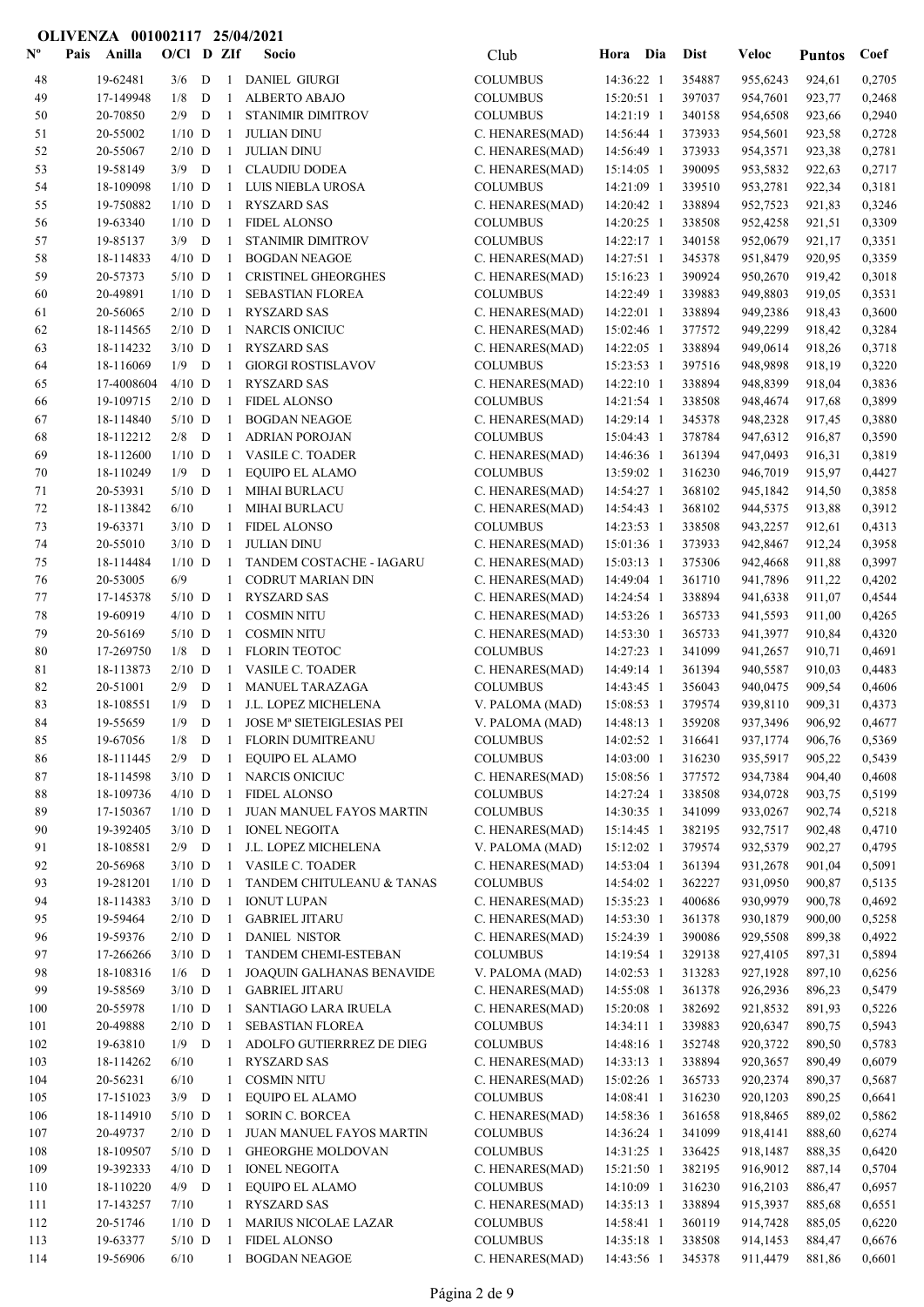| $N^{\text{o}}$ | Pais | Anilla                | $O/Cl$ D ZIf |        |              | Socio                                            | Club                               | Hora Dia                 | <b>Dist</b>      | Veloc                | <b>Puntos</b>    | Coef             |
|----------------|------|-----------------------|--------------|--------|--------------|--------------------------------------------------|------------------------------------|--------------------------|------------------|----------------------|------------------|------------------|
| 115            |      | 19-61457              | 1/4          | D      | 1            | <b>GEORGE OVIDIU ACHIM</b>                       | C. HENARES(MAD)                    | 15:33:27 1               | 390439           | 911,2825             | 881,70           | 0,5891           |
| 116            |      | 17-266275             | $4/10$ D     |        | -1           | <b>TANDEM CHEMI-ESTEBAN</b>                      | <b>COLUMBUS</b>                    | 14:26:18 1               | 329138           | 910,9826             | 881,41           | 0.7049           |
| 117            |      | 18-114968             | 6/10         |        | $\mathbf{1}$ | <b>SORIN C. BORCEA</b>                           | C. HENARES(MAD)                    | 15:02:27 1               | 361658           | 909,9459             | 880,41           | 0,6470           |
| 118            |      | 20-49835              | $3/10$ D     |        | -1           | SEBASTIAN FLOREA                                 | <b>COLUMBUS</b>                    | 14:38:44 1               | 339883           | 909,4265             | 879,91           | 0,6944           |
| 119            |      | 17-148652             | 2/6          | D      | -1           | JOAQUIN GALHANAS BENAVIDE                        | V. PALOMA (MAD)                    | 14:09:51 1               | 313283           | 908,4616             | 878,97           | 0,7597           |
| 120            |      | 19-59355              | $3/10$ D     |        | -1           | <b>DANIEL NISTOR</b>                             | C. HENARES(MAD)                    | 15:34:40 1               | 390086           | 907,8805             | 878,41           | 0,6152           |
| 121            |      | 17-182079             | $2/10$ D     |        | -1           | <b>MARIUS NICOLAE LAZAR</b>                      | <b>COLUMBUS</b>                    | 15:01:58 1               | 360119           | 907,1769             | 877,73           | 0,6720           |
| 122            |      | 19-63791              | 2/9          | D      | -1           | ADOLFO GUTIERRREZ DE DIEG                        | <b>COLUMBUS</b>                    | $14:54:15$ 1             | 352748           | 906,2248             | 876,81           | 0,6917           |
| 123            |      | 19-60574              | $2/10$ D     |        | -1           | <b>SANTIAGO LARA IRUELA</b>                      | C. HENARES(MAD)                    | 15:27:45 1               | 382692           | 905,2442             | 875,86           | 0,6428           |
| 124            |      | 19-57106              | 7/9          |        | 1            | <b>CODRUT MARIAN DIN</b>                         | C. HENARES(MAD)                    | 15:04:43 1               | 361710           | 904,9160             | 875,54           | 0,6856           |
| 125            |      | 19-59477              | $4/10$ D     |        | -1           | <b>GABRIEL JITARU</b>                            | C. HENARES(MAD)                    | 15:04:21 1               | 361378           | 904,9155             | 875,54           | 0,6918           |
| 126            |      | 19-392450             | $5/10$ D     |        | 1            | <b>IONEL NEGOITA</b>                             | C. HENARES(MAD)                    | 15:27:22 1               | 382195           | 904,8891             | 875,52           | 0,6593           |
| 127            |      | 20-53342              | $1/10$ D     |        | 1            | TANDEM MARINA & CARLOS MI                        | C. HENARES(MAD)                    | 15:25:16 1               | 380284           | 904,8636             | 875,49           | 0,6679           |
| 128            |      | 20-56796              | $5/10$ D     |        | 1            | <b>GABRIEL JITARU</b>                            | C. HENARES(MAD)                    | 15:04:23 1               | 361378           | 904,8400             | 875,47           | 0,7084           |
| 129            |      | 19-55568              | 4/9          | D      | -1           | STANIMIR DIMITROV                                | <b>COLUMBUS</b>                    | 14:41:03 1               | 340158           | 904,5552             | 875,19           | 0,7585           |
| 130            |      | 20-56087              | 8/10         |        | 1            | <b>RYSZARD SAS</b>                               | C. HENARES(MAD)                    | 14:39:50 1               | 338894           | 904,1192             | 874,77           | 0,7672           |
| 131            |      | 17-110464             | $2/10$ D     |        | -1           | TANDEM CHITULEANU & TANAS                        | <b>COLUMBUS</b>                    | 15:05:49 1               | 362227           | 903,7224             | 874,39           | 0,7233           |
| 132            |      | 19-63294              | 6/10         |        | 1            | <b>GHEORGHE MOLDOVAN</b>                         | <b>COLUMBUS</b>                    | 14:37:17 1               | 336425           | 903,6800             | 874,35           | 0,7847           |
| 133            |      | 18-114201             | 9/10         |        | 1            | <b>RYSZARD SAS</b>                               | C. HENARES(MAD)                    | 14:40:03 1               | 338894           | 903,5969             | 874,27           | 0,7849           |
| 134            |      | 17-268630             | $3/10$ D     |        | -1           | JUAN MANUEL FAYOS MARTIN                         | <b>COLUMBUS</b>                    | 14:42:37 1               | 341099           | 903,2943             | 873,97           | 0,7857           |
| 135            |      | 20-49672              | $4/10$ D     |        | -1           | JUAN MANUEL FAYOS MARTIN                         | <b>COLUMBUS</b>                    | 14:42:40 1               | 341099           | 903,1748             | 873,86           | 0,7916           |
| 136            |      | 19-63275              | 7/10         |        | 1            | <b>GHEORGHE MOLDOVAN</b>                         | <b>COLUMBUS</b>                    | 14:39:18 1               | 336425           | 898,8111             | 869,64           | 0,8085           |
| 137            |      | 18-112470             | 2/8          | D      | -1           | <b>ALBERTO ABAJO</b>                             | <b>COLUMBUS</b>                    | 15:47:51 1               | 397037           | 896,5496             | 867,45           | 0,6901           |
| 138            |      | 18-114388             | $4/10$ D     |        | 1            | <b>IONUT LUPAN</b>                               | C. HENARES(MAD)                    | 15:52:48 1               | 400686           | 894,7879             | 865,74           | 0,6888           |
| 139            |      | 18-112555             | $4/10$ D     |        | 1            | <b>VASILE C. TOADER</b>                          | C. HENARES(MAD)                    | 15:09:24 1               | 361394           | 893,6548             | 864,65           | 0,7692           |
| 140            |      | 17-143774             | $4/10$ D     |        | 1            | <b>DANIEL NISTOR</b>                             | C. HENARES(MAD)                    | 15:42:00 1               | 390086           | 892,6453             | 863,67           | 0,7178           |
| 141            |      | 18-122562             | $5/10$ D     |        | -1           | <b>VASILE C. TOADER</b>                          | C. HENARES(MAD)                    | 15:09:55 1               | 361394           | 892,5145             | 863,54           | 0,7803           |
| 142            |      | 19-59571              | 1/9          | D      | -1           | DARIUS A. SUSON GANGA                            | C. HENARES(MAD)                    | 15:29:32 1               | 378796           | 892,2644             | 863,30           | 0,7497           |
| 143            |      | 19-60503              | $3/10$ D     |        | 1            | SANTIAGO LARA IRUELA                             | C. HENARES(MAD)                    | 15:35:20 1               | 382692           | 889,2920             | 860,43           | 0,7473           |
| 144            |      | 19-63042              | $1/10$ D     |        | -1           | MANUEL SANCHEZ                                   | <b>COLUMBUS</b>                    | 14:54:29 1               | 345392           | 886,7953             | 858,01           | 0,8338           |
| 145            |      | 20-56207              | 7/10         |        | 1            | <b>COSMIN NITU</b>                               | C. HENARES(MAD)                    | 15:17:42 1               | 365733           | 886,1958             | 857,43           | 0,7929           |
| 146            |      | 20-53904              | 7/10         |        | 1            | <b>MIHAI BURLACU</b>                             | C. HENARES(MAD)                    | 15:20:40 1               | 368102           | 885,5702             | 856,83           | 0,7933           |
| 147            |      | 20-97850              | 5/9          | D      | -1           | STANIMIR DIMITROV                                | <b>COLUMBUS</b>                    | 14:49:30 1               | 340158           | 884,6762             | 855,96           | 0,8643           |
| 148            |      | 20-56955              | 6/10         |        | 1            | VASILE C. TOADER                                 | C. HENARES(MAD)                    | 15:13:34 1               | 361394           | 884,5411             | 855,83           | 0,8191           |
| 149            |      | 18-108466             | $3/10$ D     |        | -1           | <b>MARIUS NICOLAE LAZAR</b>                      | <b>COLUMBUS</b>                    | $15:13:18$ 1             | 360119           | 881,9961             | 853,37           | 0,8275           |
| 150            |      | 18-119882             | $2/10$ D     |        | -1           | MANUEL SANCHEZ                                   | <b>COLUMBUS</b>                    | 14:57:36 1               | 345392<br>338508 | 879,7555             | 851,20           | 0,8686           |
| 151            |      | 19-63325              | 6/10         |        | $\mathbf{1}$ | <b>FIDEL ALONSO</b>                              | <b>COLUMBUS</b>                    | $14:50:15$ 1             |                  | 878,6710             | 850,15           | 0,8922           |
| 152            |      | 20-51067              | $5/10$ D     |        |              | <b>JUAN MANUEL FAYOS MARTIN</b>                  | COLUMBUS                           | 14:53:31 1               | 341099<br>365916 | 877,9520             | 849,45<br>849,18 | 0,8912           |
| 153            |      | 16-171994             | 1/8<br>5/9   | D<br>D | 1<br>-1      | <b>TANDEM MEJORADA</b><br><b>EQUIPO EL ALAMO</b> | <b>COLUMBUS</b><br><b>COLUMBUS</b> | 15:21:55 1               | 316230           | 877,6718             |                  | 0,8363<br>0,9740 |
| 154<br>155     |      | 18-111413<br>20-49858 | $4/10$ D     |        | -1           | SEBASTIAN FLOREA                                 | <b>COLUMBUS</b>                    | 14:25:47 1<br>14:52:50 1 | 339883           | 876,5094<br>876,3636 | 848,06<br>847,92 | 0,9121           |
| 156            |      | 19-63492              | $3/9$ D      |        | 1            | MANUEL TARAZAGA                                  | <b>COLUMBUS</b>                    | 15:13:03 1               | 356043           | 872,5475             | 844,23           | 0,8763           |
| 157            |      | 17-198353             | $3/10$ D     |        | -1           | TANDEM CHITULEANU & TANAS                        | <b>COLUMBUS</b>                    | 15:20:14 1               | 362227           | 872,3457             | 844,03           | 0,8669           |
| 158            |      | 19-281213             | $4/10$ D     |        | -1           | TANDEM CHITULEANU & TANAS                        | <b>COLUMBUS</b>                    | 15:21:32 1               | 362227           | 869,6231             | 841,40           | 0,8724           |
| 159            |      | 20-56798              | 6/10         |        | 1            | <b>GABRIEL JITARU</b>                            | C. HENARES(MAD)                    | 15:20:38 1               | 361378           | 869,4635             | 841,24           | 0,8800           |
| 160            |      | 18-114577             | $4/10$ D     |        | 1            | NARCIS ONICIUC                                   | C. HENARES(MAD)                    | 15:39:32 1               | 377572           | 868,9138             | 840,71           | 0,8475           |
| 161            |      | 17-269758             | $2/8$ D      |        | 1            | <b>FLORIN TEOTOC</b>                             | <b>COLUMBUS</b>                    | 14:57:37 1               | 341099           | 868,7838             | 840,58           | 0,9440           |
| 162            |      | 19-67067              | $2/8$ D      |        | 1            | FLORIN DUMITREANU                                | <b>COLUMBUS</b>                    | 14:29:47 1               | 316641           | 868,0249             | 839,85           | 1,0232           |
| 163            |      | 17-145603             | $5/10$ D     |        | 1            | <b>NARCIS ONICIUC</b>                            | C. HENARES(MAD)                    | 15:40:50 1               | 377572           | 866,3220             | 838,20           | 0,8634           |
| 164            |      | 20-51055              | 6/10         |        | $\mathbf{1}$ | JUAN MANUEL FAYOS MARTIN                         | <b>COLUMBUS</b>                    | 14:59:35 1               | 341099           | 864,4536             | 836,39           | 0,9616           |
| 165            |      | 19-279041             | $3/10$ D     |        | -1           | <b>MANUEL SANCHEZ</b>                            | <b>COLUMBUS</b>                    | 15:04:49 1               | 345392           | 863,8759             | 835,84           | 0,9554           |
| 166            |      | 19-61934              | $1/10$ D     |        | -1           | MANUEL MORAN PASCUAL                             | <b>COLUMBUS</b>                    | 15:39:31 1               | 374672           | 862,2730             | 834,28           | 0,8861           |
| 167            |      | 18-121185             | 4/9          | D      | -1           | MANUEL TARAZAGA                                  | <b>COLUMBUS</b>                    | 15:18:17 1               | 356043           | 861,4986             | 833,54           | 0,9381           |
| 168            |      | 20-50267              | $2/10$ D     |        | -1           | LUIS NIEBLA UROSA                                | <b>COLUMBUS</b>                    | 14:59:14 1               | 339510           | 861,1905             | 833,24           | 0,9897           |
| 169            |      | 19-59825              | $1/8$ D      |        | -1           | ROBERT ALDEN AUSTRIA                             | C. HENARES(MAD)                    | 15:25:51 1               | 362238           | 860,7295             | 832,79           | 0,9331           |
| 170            |      | 18-108975             | $4/10$ D     |        | -1           | <b>MARIUS NICOLAE LAZAR</b>                      | <b>COLUMBUS</b>                    | 15:23:31 1               | 360119           | 860,4651             | 832,53           | 0,9441           |
| 171            |      | 18-261855             | $3/8$ D      |        | -1           | <b>ALBERTO ABAJO</b>                             | <b>COLUMBUS</b>                    | 16:06:37 1               | 397037           | 860,1011             | 832,18           | 0,8614           |
| 172            |      | 18-261858             | 4/8          | D      | -1           | <b>ALBERTO ABAJO</b>                             | <b>COLUMBUS</b>                    | 16:07:07 1               | 397037           | 859,1705             | 831,28           | 0,8664           |
| 173            |      | 19-60565              | $4/10$ D     |        | -1           | SANTIAGO LARA IRUELA                             | C. HENARES(MAD)                    | 15:50:45 1               | 382692           | 858,5351             | 830,67           | 0,9041           |
| 174            |      | 20-61308              | 8/9          |        | 1            | <b>CODRUT MARIAN DIN</b>                         | C. HENARES(MAD)                    | 15:26:49 1               | 361710           | 857,5052             | 829,67           | 0,9621           |
| 175            |      | 18-109737             | 7/10         |        | $\mathbf{1}$ | <b>FIDEL ALONSO</b>                              | <b>COLUMBUS</b>                    | 14:59:46 1               | 338508           | 857,4888             | 829,66           | 1,0339           |
| 176            |      | 20-50125              | $2/9$ D      |        | 1            | G. C. L.                                         | <b>COLUMBUS</b>                    | 14:56:26 1               | 335621           | 857,4155             | 829,58           | 1,0488           |
| 177            |      | 17-150361             | 7/10         |        |              | JUAN MANUEL FAYOS MARTIN                         | <b>COLUMBUS</b>                    | 15:03:13 1               | 341099           | 856,5664             | 828,76           | 1,0378           |
| 178            |      | 18-109582             | 8/10         |        | 1            | <b>GHEORGHE MOLDOVAN</b>                         | <b>COLUMBUS</b>                    | 14:58:39 1               | 336425           | 854,6297             | 826,89           | 1,0582           |
| 179            |      | 20-55001              | $4/10$ D     |        | -1           | <b>JULIAN DINU</b>                               | C. HENARES(MAD)                    | 15:42:37 1               | 373933           | 854,4761             | 826,74           | 0,9574           |
| 180            |      | 19-56996              | 7/10         |        | 1            | <b>BOGDAN NEAGOE</b>                             | C. HENARES(MAD)                    | 15:09:13 1               | 345378           | 854,4378             | 826,70           | 1,0423           |
| 181            |      | 19-59500              | 7/10         |        | 1            | <b>GABRIEL JITARU</b>                            | C. HENARES(MAD)                    | 15:27:58 1               | 361378           | 854,3888             | 826,66           | 1,0017           |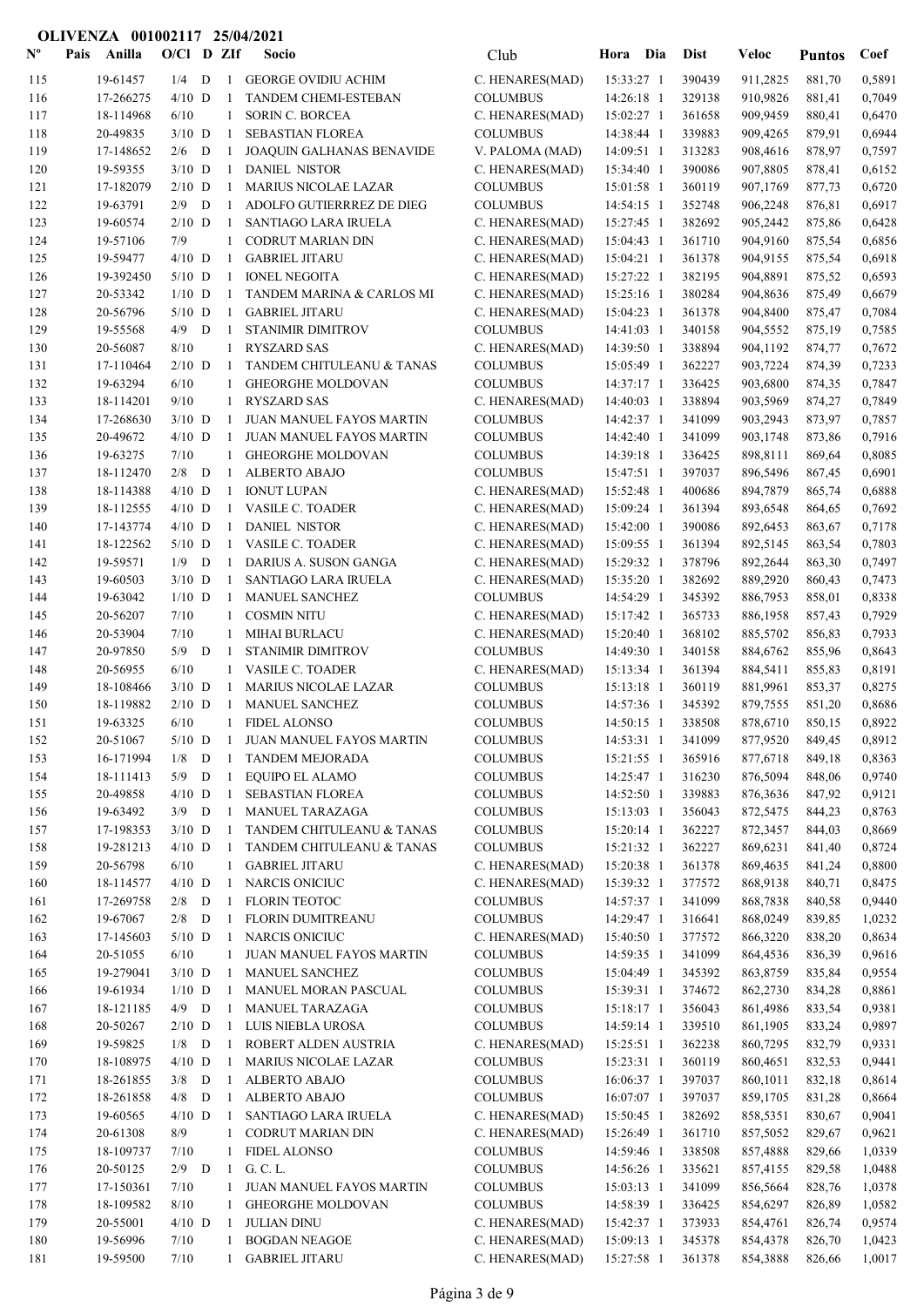| $N^{\text{o}}$ | Pais | Anilla                 | $O/Cl$ D ZIf         |        |                    | Socio                                             | Club                               | Hora Dia     |                          | <b>Dist</b>      | <b>Veloc</b>         | <b>Puntos</b>    | Coef             |
|----------------|------|------------------------|----------------------|--------|--------------------|---------------------------------------------------|------------------------------------|--------------|--------------------------|------------------|----------------------|------------------|------------------|
| 182            |      | 17-265861              | 5/8                  | D      | -1                 | <b>ALBERTO ABAJO</b>                              | <b>COLUMBUS</b>                    | 16:09:43 1   |                          | 397037           | 854,3636             | 826,63           | 0,9168           |
| 183            |      | 19-63783               | 3/9                  | D      | -1                 | ADOLFO GUTIERRREZ DE DIEG                         | <b>COLUMBUS</b>                    |              | 15:18:15 1               | 352748           | 853,5947             | 825,89           | 1,0376           |
| 184            |      | 20-55818               | 1/7                  | D      | $\mathbf{1}$       | <b>VISALON TIBU</b>                               | C. HENARES(MAD)                    |              | 17:10:46 1               | 447556           | 851,2445             | 823,61           | 0,8222           |
| 185            |      | 20-52485               | $1/10$ D             |        | -1                 | FRANCISCO GARCIA PARAMO                           | <b>COLUMBUS</b>                    |              | 15:08:53 1               | 343351           | 850,1242             | 822,53           | 1,0776           |
| 186            |      | 19-63493               | 8/10                 |        | 1                  | <b>FIDEL ALONSO</b>                               | <b>COLUMBUS</b>                    |              | 15:03:13 1               | 338508           | 850,0599             | 822,47           | 1.0989           |
| 187            |      | 20-54469               | 1/8                  | D      | -1                 | DAVID GRANIZO ROJO                                | C. HENARES(MAD)                    |              | 16:56:33 1               | 433917           | 848,2397             | 820,71           | 0,8619           |
| 188            |      | 18-114452              | $2/10$ D             |        | -1                 | TANDEM COSTACHE - IAGARU                          | C. HENARES(MAD)                    | 15:47:46 1   |                          | 375306           | 847,6383             | 820,12           | 1,0018           |
| 189            |      | 19-62861               | $5/10$ D             |        | -1                 | <b>MARIUS NICOLAE LAZAR</b>                       | <b>COLUMBUS</b>                    |              | 15:30:01 1               | 360119           | 847,3056             | 819,80           | 1,0497           |
| 190            |      | 20-51110               | $5/10$ D             |        | -1                 | TANDEM CHITULEANU & TANAS                         | <b>COLUMBUS</b>                    |              | 15:32:53 1               | 362227           | 846,5555             | 819,08           | 1,0491           |
| 191            |      | 18-73986               | 6/10                 |        | 1                  | TANDEM CHITULEANU & TANAS                         | <b>COLUMBUS</b>                    |              | 15:32:55 1               | 362227           | 846,4896             | 819,01           | 1,0546           |
| 192<br>193     |      | 18-110835              | $5/10$ D<br>$3/10$ D |        | -1<br>-1           | <b>TANDEM CHEMI-ESTEBAN</b>                       | <b>COLUMBUS</b>                    | 15:49:45 1   | 14:54:37 1               | 329138<br>375306 | 844,7739             | 817,35           | 1,1667           |
| 194            |      | 17-144649<br>19-387766 | 7/10                 |        | 1                  | TANDEM COSTACHE - IAGARU<br>VASILE C. TOADER      | C. HENARES(MAD)<br>C. HENARES(MAD) |              | 15:33:27 1               | 361394           | 843,8583<br>843,4917 | 816,47<br>816,11 | 1,0285<br>1,0736 |
| 195            |      | 11-240319              | 2/8                  | D      | -1                 | <b>TANDEM MEJORADA</b>                            | <b>COLUMBUS</b>                    |              | 15:38:58 1               | 365916           | 843,1892             | 815,82           | 1,0658           |
| 196            |      | 20-51931               | 3/8                  | D      | -1                 | FLORIN DUMITREANU                                 | <b>COLUMBUS</b>                    |              | 14:40:48 1               | 316641           | 842,5785             | 815,23           | 1,2380           |
| 197            |      | 19-61700               | $3/10$ D             |        | -1                 | LUIS NIEBLA UROSA                                 | <b>COLUMBUS</b>                    |              | 15:08:08 1               | 339510           | 842,1779             | 814,84           | 1,1605           |
| 198            |      | 20-48493               | 2/9                  | D      | -1                 | JOSE Mª SIETEIGLESIAS PEI                         | V. PALOMA (MAD)                    |              | 15:31:36 1               | 359208           | 842,0253             | 814,69           | 1,1024           |
| 199            |      | 19-63063               | $4/10$ D             |        | -1                 | <b>MANUEL SANCHEZ</b>                             | <b>COLUMBUS</b>                    |              | 15:15:38 1               | 345392           | 841,1202             | 813,82           | 1,1523           |
| 200            |      | 20-49187               | 4/7                  | D      | -1                 | <b>MARIUS TIPLEA</b>                              | <b>COLUMBUS</b>                    |              | 15:34:51 1               | 361548           | 841,1027             | 813,80           | 1,1064           |
| 201            |      | 19-55636               | 3/9                  | D      | -1                 | <b>JOSE Mª SIETEIGLESIAS PEI</b>                  | V. PALOMA (MAD)                    |              | 15:32:31 1               | 359208           | 840,2199             | 812,95           | 1,1191           |
| 202            |      | 18-114485              | $4/10$ D             |        | -1                 | TANDEM COSTACHE - IAGARU                          | C. HENARES(MAD)                    |              | 15:52:35 1               | 375306           | 838,5165             | 811,30           | 1,0765           |
| 203            |      | 18-109581              | 9/10                 |        | 1                  | <b>GHEORGHE MOLDOVAN</b>                          | <b>COLUMBUS</b>                    |              | 15:06:28 1               | 336425           | 837,9899             | 810,79           | 1,2068           |
| 204            |      | 17-151282              | 6/10                 |        | 1                  | TANDEM CHEMI-ESTEBAN                              | <b>COLUMBUS</b>                    |              | 14:57:47 1               | 329138           | 837,9633             | 810,76           | 1,2396           |
| 205            |      | 18-109140              | $4/10$ D             |        | -1                 | LUIS NIEBLA UROSA                                 | <b>COLUMBUS</b>                    |              | 15:10:32 1               | 339510           | 837,1938             | 810,02           | 1,2076           |
| 206            |      | 18-112406              | 6/8                  |        | 1                  | <b>ALBERTO ABAJO</b>                              | <b>COLUMBUS</b>                    |              | 16:19:47 1               | 397037           | 836,2488             | 809,10           | 1,0377           |
| 207            |      | 19-279051              | $5/10$ D             |        | -1                 | MANUEL SANCHEZ                                    | <b>COLUMBUS</b>                    |              | 15:18:25 1               | 345392           | 835,4574             | 808,34           | 1,1986           |
| 208            |      | 19-65014               | 3/9                  | D      | 1                  | J.L. LOPEZ MICHELENA                              | V. PALOMA (MAD)                    |              | 15:59:47 1               | 379574           | 834,6260             | 807,53           | 1,0960           |
| 209            |      | 16-174896              | 3/6                  | D      | -1                 | <b>JOAQUIN GALHANAS BENAVIDE</b>                  | V. PALOMA (MAD)                    |              | 14:40:42 1               | 313283           | 833,8648             | 806,80           | 1,3343           |
| 210            |      | 18-114716              | 2/9                  | D      | 1                  | DARIUS A. SUSON GANGA                             | C. HENARES(MAD)                    |              | 15:59:26 1               | 378796           | 833,5568             | 806,50           | 1,1088           |
| 211            |      | 19-59923               | 2/9                  | D      | -1                 | <b>GIORGI ROSTISLAVOV</b>                         | <b>COLUMBUS</b>                    |              | $16:22:07$ 1             | 397516           | 833,1631             | 806,12           | 1,0616           |
| 212<br>213     |      | 18-110817<br>18-112210 | 4/8<br>3/8           | D<br>D | -1<br>-1           | FLORIN DUMITREANU<br><b>ADRIAN POROJAN</b>        | <b>COLUMBUS</b><br><b>COLUMBUS</b> | $14:45:10$ 1 | 15:59:54 1               | 316641<br>378784 | 832,9005<br>832,6753 | 805,87<br>805,65 | 1,3391<br>1,1247 |
| 214            |      | 17-143383              | 6/10                 |        | 1                  | <b>NARCIS ONICIUC</b>                             | C. HENARES(MAD)                    |              | 15:58:29 1               | 377572           | 832,6039             | 805,58           | 1,1336           |
| 215            |      | 19-58062               | 4/9                  | D      | -1                 | <b>CLAUDIU DODEA</b>                              | C. HENARES(MAD)                    |              | 16:14:03 1               | 390095           | 831,6704             | 804,67           | 1,1023           |
| 216            |      | 17-149257              | 3/8                  | D      | -1                 | <b>TANDEM MEJORADA</b>                            | <b>COLUMBUS</b>                    |              | 15:45:27 1               | 365916           | 830,7776             | 803,81           | 1,1806           |
| 217            |      | 18-111824              | $2/10$ D             |        | $\mathbf{1}$       | MANUEL MORAN PASCUAL                              | <b>COLUMBUS</b>                    |              | 15:56:10 1               | 374672           | 830,4514             | 803,50           | 1,1583           |
| 218            |      | 17-145486              | 7/10                 |        |                    | 1 NARCIS ONICIUC                                  | C. HENARES(MAD)                    |              | 16:00:00 1               | 377572           | 829,8286             | 802,89           | 1,1547           |
| 219            |      | 19-59866               | $2/8$ $\quad$ D      |        | $\mathbf{1}$       | ROBERT ALDEN AUSTRIA                              | C. HENARES(MAD)                    |              | 15:42:13 1               | 362238           | 828,5091             | 801,62           | 1,2091           |
| 220            |      | 18-113348              | $5/9$ D              |        | -1                 | <b>CLAUDIU DODEA</b>                              | C. HENARES(MAD)                    |              | 16:16:34 1               | 390095           | 827,2319             | 800,38           | 1,1279           |
| 221            |      | 17-265813              | 8/10                 |        | 1                  | JUAN MANUEL FAYOS MARTIN                          | <b>COLUMBUS</b>                    |              | 15:17:34 1               | 341099           | 826,7730             | 799,94           | 1,2958           |
| 222            |      | 19-63288               | 10/10                |        | 1                  | <b>GHEORGHE MOLDOVAN</b>                          | <b>COLUMBUS</b>                    |              | 15:12:05 1               | 336425           | 826,4278             | 799,60           | 1,3198           |
| 223            |      | 18-62384               | 6/10                 |        | 1                  | <b>MARIUS NICOLAE LAZAR</b>                       | <b>COLUMBUS</b>                    |              | 15:41:16 1               | 360119           | 825,4561             | 798,66           | 1,2385           |
| 224            |      | 19-281544              | $4/6$ D              |        | -1                 | <b>DANIEL GIURGI</b>                              | <b>COLUMBUS</b>                    |              | 15:35:11 1               | 354887           | 824,9669             | 798,19           | 1,2624           |
| 225            |      | 18-261876              | 3/8                  | D      | -1                 | ROBERT ALDEN AUSTRIA                              | C. HENARES(MAD)                    |              | 15:44:20 1               | 362238           | 824,5175             | 797,75           | 1,2423           |
| 226            |      | 18-109146              | $5/10$ D             |        | 1                  | LUIS NIEBLA UROSA                                 | <b>COLUMBUS</b>                    |              | 15:16:59 1               | 339510           | 824,0867             | 797,34           | 1,3313           |
| 227            |      | 18-115850<br>15-239667 | 8/10<br>$5/10$ D     |        | 1                  | <b>GABRIEL JITARU</b><br>TANDEM COSTACHE - IAGARU | C. HENARES(MAD)                    |              | 15:43:37 1<br>16:00:38 1 | 361378<br>375306 | 823,9039<br>823,7018 | 797,16           | 1,2563           |
| 228<br>229     |      | 19-281533              | $5/9$ D              |        | 1<br>-1            | MANUEL TARAZAGA                                   | C. HENARES(MAD)<br><b>COLUMBUS</b> |              | 15:39:17 1               | 356043           | 819,8404             | 796,97<br>793,23 | 1,2150<br>1,2864 |
| 230            |      | 20-55041               | $5/10$ D             |        | -1                 | <b>JULIAN DINU</b>                                | C. HENARES(MAD)                    |              | 16:01:26 1               | 373933           | 819,2500             | 792,66           | 1,2302           |
| 231            |      | 19-57425               | $2/7$ D              |        | 1                  | <b>VISALON TIBU</b>                               | C. HENARES(MAD)                    |              | 17:31:39 1               | 447556           | 818,7250             | 792,15           | 1,0323           |
| 232            |      | 17-143687              | $5/10$ D             |        | -1                 | SANTIAGO LARA IRUELA                              | C. HENARES(MAD)                    |              | 16:13:40 1               | 382692           | 816,5548             | 790,05           | 1,2125           |
| 233            |      | 20-54401               | $2/8$ D              |        | -1                 | DAVID GRANIZO ROJO                                | C. HENARES(MAD)                    |              | 17:16:29 1               | 433917           | 816,4264             | 789,93           | 1,0739           |
| 234            |      | 20-53368               | $2/10$ D             |        | -1                 | TANDEM MARINA & CARLOS MI                         | C. HENARES(MAD)                    |              | 16:10:53 1               | 380284           | 816,2644             | 789,77           | 1,2307           |
| 235            |      | 20-54690               | $5/10$ D             |        | -1                 | <b>IONUT LUPAN</b>                                | C. HENARES(MAD)                    |              | 16:37:47 1               | 400686           | 813,1079             | 786,71           | 1,1730           |
| 236            |      | 17-264734              | 4/9                  | D      | -1                 | J.L. LOPEZ MICHELENA                              | V. PALOMA (MAD)                    |              | 16:12:34 1               | 379574           | 811,8072             | 785,46           | 1,2435           |
| 237            |      | 17-143405              | 7/10                 |        | $\mathbf{1}$       | TANDEM CHITULEANU & TANAS                         | <b>COLUMBUS</b>                    |              | 15:51:12 1               | 362227           | 811,8041             | 785,45           | 1,3086           |
| 238            |      | 20-49863               | $5/10$ D             |        | -1                 | SEBASTIAN FLOREA                                  | <b>COLUMBUS</b>                    |              | 15:23:56 1               | 339883           | 811,3057             | 784,97           | 1,4005           |
| 239            |      | 19-63601               | 5/8                  | D      | -1                 | FLORIN DUMITREANU                                 | <b>COLUMBUS</b>                    |              | 14:55:36 1               | 316641           | 810,6528             | 784,34           | 1,5096           |
| 240            |      | 20-50689               | 6/9                  |        | $\mathbf{1}$       | STANIMIR DIMITROV                                 | <b>COLUMBUS</b>                    |              | 15:25:54 1               | 340158           | 808,1682             | 781,94           | 1,4111           |
| 241            |      | 19-63789               | 4/9                  | D      | -1                 | ADOLFO GUTIERRREZ DE DIEG                         | <b>COLUMBUS</b>                    |              | 15:41:41 1               | 352748           | 807,7890             | 781,57           | 1,3664           |
| 242            |      | 20-52961               | 5/9                  | D      | -1                 | ADOLFO GUTIERRREZ DE DIEG                         | <b>COLUMBUS</b>                    |              | 15:41:46 1               | 352748           | 807,6349             | 781,42           | 1,3721           |
| 243<br>244     |      | 19-61722<br>20-56312   | 6/10<br>3/9          | D      | $\mathbf{1}$<br>-1 | LUIS NIEBLA UROSA<br>DARIUS A. SUSON GANGA        | <b>COLUMBUS</b><br>C. HENARES(MAD) |              | 15:25:32 1<br>16:14:20 1 | 339510<br>378796 | 807,3320<br>807,0938 | 781,13<br>780,90 | 1,4315<br>1,2883 |
| 245            |      | 20-52495               | $2/10$ D             |        | -1                 | FRANCISCO GARCIA PARAMO                           | <b>COLUMBUS</b>                    |              | 15:30:25 1               | 343351           | 807,0934             | 780,90           | 1,4271           |
| 246            |      | 19-551217              | 4/9                  | D      | -1                 | DARIUS A. SUSON GANGA                             | C. HENARES(MAD)                    |              | $16:14:47$ 1             | 378796           | 806,3206             | 780,15           | 1,2989           |
| 247            |      | 19-59199               | 1/7                  | D      | -1                 | <b>SILVIU DORU MARDALE</b>                        | C. HENARES(MAD)                    |              | 17:23:20 1               | 433935           | 806,0712             | 779,91           | 1,1384           |
| 248            |      | 19-551293              | 5/9                  | D      | -1                 | DARIUS A. SUSON GANGA                             | C. HENARES(MAD)                    |              | 16:14:56 1               | 378796           | 806,0633             | 779,90           | 1,3094           |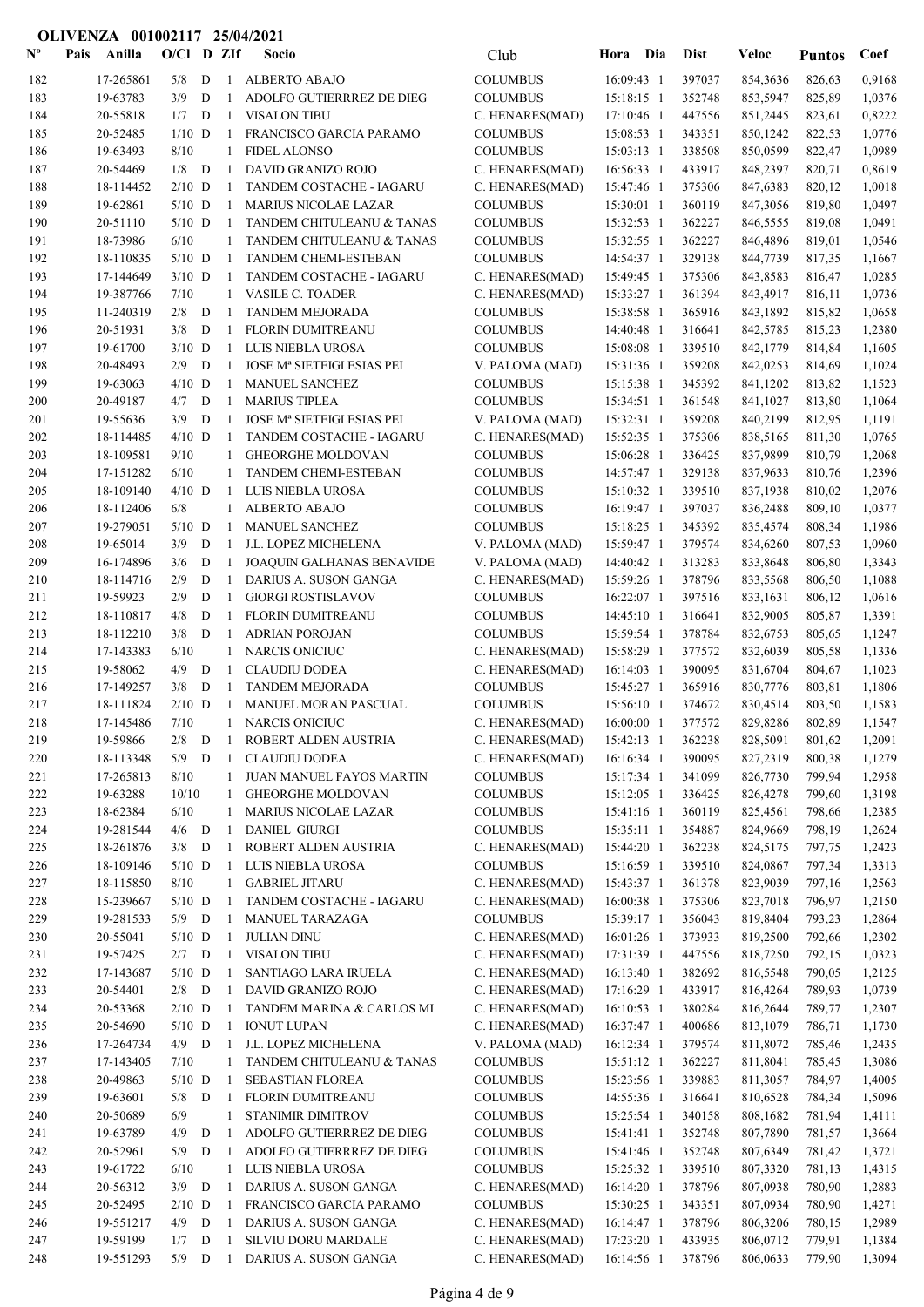| $\mathbf{N}^{\mathbf{o}}$ | Pais | Anilla                | $O/CI$ D ZIf    |   |                | Socio                                      | Club                               | Hora                     | Dia | <b>Dist</b>       | Veloc                | <b>Puntos</b>    | Coef             |
|---------------------------|------|-----------------------|-----------------|---|----------------|--------------------------------------------|------------------------------------|--------------------------|-----|-------------------|----------------------|------------------|------------------|
| 249                       |      | 18-108945             | 7/10            |   | $\mathbf{1}$   | <b>MARIUS NICOLAE LAZAR</b>                | <b>COLUMBUS</b>                    | 15:52:18 1               |     | 360119            | 805,0950             | 778,96           | 1,3829           |
| 250                       |      | 18-119258             | 6/8             |   | 1              | <b>FLORIN DUMITREANU</b>                   | <b>COLUMBUS</b>                    | 14:58:32 1               |     | 316641            | 804,6104             | 778,49           | 1,5791           |
| 251                       |      | 20-49884              | 6/10            |   | -1             | <b>SEBASTIAN FLOREA</b>                    | <b>COLUMBUS</b>                    | 15:28:43 1               |     | 339883            | 802,1469             | 776,11           | 1,4770           |
| 252                       |      | 15-182210             | 6/10            |   | -1             | TANDEM COSTACHE - IAGARU                   | C. HENARES(MAD)                    | 16:14:28 1               |     | 375306            | 799,4306             | 773,48           | 1,3429           |
| 253                       |      | 20-59291              | 1/8             | D | $\mathbf{1}$   | <b>IVO DIMITROV</b>                        | <b>COLUMBUS</b>                    | 15:48:21 1               |     | 353463            | 797,2550             | 771,38           | 1,4316           |
| 254                       |      | 20-53647              | 1/8             | D | -1             | <b>MARIUS RADUTA</b>                       | C. HENARES(MAD)                    | 16:16:05 1               |     | 375403            | 796,8930             | 771,03           | 1,3532           |
| 255                       |      | 18-116154             | $3/10$ D        |   | -1             | TANDEM MARINA & CARLOS MI                  | C. HENARES(MAD)                    | 16:22:40 1               |     | 380284            | 796,1284             | 770,29           | 1,3411           |
| 256                       |      | 20-54808              | 6/10            |   | $\mathbf{1}$   | <b>IONEL NEGOITA</b>                       | C. HENARES(MAD)                    | 16:28:30 1               |     | 382195            | 790,4757             | 764,82           | 1,3396           |
| 257                       |      | 20-53847              | $1/10$ D        |   | $\mathbf{1}$   | TICUTEL HARABAGIU                          | C. HENARES(MAD)                    | 16:26:35 1               |     | 380421            | 789,9381             | 764,30           | 1,3511           |
| 258                       |      | 18-115311             | 3/8             | D | $\mathbf{1}$   | DAVID GRANIZO ROJO                         | C. HENARES(MAD)                    | 17:34:42 1               |     | 433917            | 789,3706             | 763,75           | 1,1892           |
| 259                       |      | 18-110252             | 6/9             |   | 1              | EQUIPO EL ALAMO                            | <b>COLUMBUS</b>                    | 15:05:57 1               |     | 316230            | 788,7018             | 763,10           | 1,6380           |
| 260                       |      | 20-50411              | 1/8             | D | -1             | <b>JUAN NARVAEZ</b>                        | <b>COLUMBUS</b>                    | 15:55:01 1               |     | 354620            | 788,0153             | 762,44           | 1,4664           |
| 261                       |      | 19-63766              | 1/5             | D | -1             | <b>AURELIO PASTOR</b>                      | <b>COLUMBUS</b>                    | 16:39:39 1               |     | 388443            | 785,2886             | 759,80           | 1,3438           |
| 262                       |      | 17-150325             | 3/8             | D | -1             | <b>FLORIN TEOTOC</b>                       | <b>COLUMBUS</b>                    | 15:39:37 1               |     | 341099            | 784,8272             | 759,35           | 1,5362           |
| 263                       |      | 18-109791             | $1/10$ D        |   | $\mathbf{1}$   | JOSÉ ANTONIO BENAVENTE RU                  | <b>COLUMBUS</b>                    | 15:48:26 1               |     | 347593            | 783,8675             | 758,42           | 1,5133           |
| 264                       |      | 19-59922              | 3/9             | D | -1             | <b>GIORGI ROSTISLAVOV</b>                  | <b>COLUMBUS</b>                    | 16:53:04 1               |     | 397516            | 782,4091             | 757,01           | 1,3282           |
| 265                       |      | 19-63001              | 6/10            |   | -1             | <b>MANUEL SANCHEZ</b>                      | <b>COLUMBUS</b>                    | 15:46:45 1               |     | 345392            | 781,8721             | 756,49           | 1,5345           |
| 266                       |      | 20-52988              | 6/9             |   | 1              | ADOLFO GUTIERRREZ DE DIEG                  | <b>COLUMBUS</b>                    | 15:56:21 1               |     | 352748            | 781,5398             | 756,17           | 1,5082           |
| 267                       |      | 19-64987              | 8/10            |   | -1             | TANDEM CHITULEANU & TANAS                  | <b>COLUMBUS</b>                    | 16:09:33 1               |     | 362227            | 779,7374             | 754,43           | 1,4742           |
| 268                       |      | 20-58047              | $1/10$ D        |   | -1             | <b>TANDEM ESCRIBA</b>                      | <b>COLUMBUS</b>                    | 15:14:59 1               |     | 319057            | 778,2194             | 752,96           | 1,6800           |
| 269                       |      | 20-53962              | 8/10            |   | 1              | <b>MIHAI BURLACU</b>                       | C. HENARES(MAD)                    | 16:18:25 1               |     | 368102            | 777,5434             | 752,30           | 1,4616           |
| 270                       |      | 17-148973             | 5/9             | D | $\overline{1}$ | J.L. LOPEZ MICHELENA                       | V. PALOMA (MAD)                    | 16:33:56 1               |     | 379574            | 776,3308             | 751,13           | 1,4226           |
| 271                       |      | 20-59282              | 2/8             | D | -1             | <b>IVO DIMITROV</b>                        | <b>COLUMBUS</b>                    | 16:00:30 1               |     | 353463            | 775,9890             | 750,80           | 1,5334           |
| 272                       |      | 20-56889              | 8/10            |   | -1             | <b>NARCIS ONICIUC</b>                      | C. HENARES(MAD)                    | 16:32:04 1               |     | 377572            | 775,1957             | 750,03           | 1,4408           |
| 273                       |      | 17-144642             | 7/10            |   | -1             | TANDEM COSTACHE - IAGARU                   | C. HENARES(MAD)                    | 16:29:13 1               |     | 375306            | 775,0786             | 749,92           | 1,4548           |
| 274                       |      | 20-54848              | 7/10            |   | -1             | <b>IONEL NEGOITA</b>                       | C. HENARES(MAD)                    | 16:39:08 1               |     | 382195            | 773,4653             | 748,36           | 1,4338           |
| 275                       |      | 17-5432               | 7/10            |   | -1             | <b>TANDEM CHEMI-ESTEBAN</b>                | <b>COLUMBUS</b>                    | 15:30:58 1               |     | 329138            | 772,6849             | 747,60           | 1,6710           |
| 276                       |      | 20-58019              | $2/10$ D        |   | -1             | <b>TANDEM ESCRIBA</b>                      | <b>COLUMBUS</b>                    | 15:18:23 1               |     | 319057            | 771,8187             | 746,77           | 1,7301           |
| 277                       |      | 19-55631              | 4/9             | D | -1             | JOSE Mª SIETEIGLESIAS PEI                  | V. PALOMA (MAD)                    | 16:11:45 1               |     | 359208            | 769,5940             | 744,61           | 1,5423           |
| 278                       |      | 19-58933              | $4/10$ D        |   | -1             | TANDEM MARINA & CARLOS MI                  | C. HENARES(MAD)                    | 16:39:13 1               |     | 380284            | 769,4682             | 744,49           | 1,4621           |
| 279                       |      | 19-60424              | $5/10$ D        |   | -1             | TANDEM MARINA & CARLOS MI                  | C. HENARES(MAD)                    | 16:39:25 1               |     | 380284            | 769,1569             | 744,19           | 1,4673           |
| 280                       |      | 19-484942             | 2/4             | D | $\mathbf{1}$   | <b>GEORGE OVIDIU ACHIM</b>                 | C. HENARES(MAD)                    | 16:53:05 1               |     | 390439            | 768,4546             | 743,51           | 1,4343           |
| 281                       |      | 17-150329             | 4/8             | D | $\mathbf{1}$   | <b>FLORIN TEOTOC</b>                       | <b>COLUMBUS</b>                    | 15:50:54 1               |     | 341099            | 764,9675             | 740,14           | 1,6476           |
| 282                       |      | 18-115874             | 6/9             |   | 1              | <b>CLAUDIU DODEA</b>                       | C. HENARES(MAD)                    | 16:56:48 1               |     | 390095            | 762,2020             | 737,46           | 1,4458           |
| 283                       |      | 19-551289             | 6/9             |   | 1              | DARIUS A. SUSON GANGA                      | C. HENARES(MAD)                    | 16:43:20 1               |     | 378796            | 760,1258             | 735,45           | 1,4942           |
| 284<br>285                |      | 19-67091<br>20-58082  | 7/8<br>$3/10$ D |   | $\mathbf{1}$   | FLORIN DUMITREANU<br><b>TANDEM ESCRIBA</b> | <b>COLUMBUS</b><br><b>COLUMBUS</b> | 15:21:34 1<br>15:26:00 1 |     | 316641<br>319057  | 760,1208<br>757,8551 | 735,45<br>733,26 | 1,7938<br>1,7865 |
| 286                       |      | 20-50883              |                 |   | $\mathbf{1}$   | 4/10 D 1 TANDEM ESCRIBA                    | <b>COLUMBUS</b>                    |                          |     | 15:26:06 1 319057 | 757,6751             | 733,08           | 1,7928           |
|                           |      |                       |                 |   | -1             | <b>GEORGE OVIDIU ACHIM</b>                 |                                    | 17:02:17 1               |     |                   | 754,7875             |                  |                  |
| 287<br>288                |      | 18-134617<br>19-63788 | $3/4$ D<br>7/9  |   | $\mathbf{1}$   | ADOLFO GUTIERRREZ DE DIEG                  | C. HENARES(MAD)<br><b>COLUMBUS</b> | $16:14:43$ 1             |     | 390439<br>352748  | 750,9804             | 730,29<br>726,60 | 1,4701<br>1,6329 |
| 289                       |      | 19-59217              | $5/10$ D        |   | -1             | <b>DANIEL NISTOR</b>                       | C. HENARES(MAD)                    | 17:04:54 1               |     | 390086            | 750,3097             | 725,95           | 1,4817           |
| 290                       |      | 18-109801             | $2/10$ D        |   | -1             | JOSÉ ANTONIO BENAVENTE RU                  | <b>COLUMBUS</b>                    | 16:08:40 1               |     | 347593            | 749,6614             | 725,33           | 1,6686           |
| 291                       |      | 20-2867               | 6/9             |   | 1              | <b>MANUEL TARAZAGA</b>                     | <b>COLUMBUS</b>                    | 16:21:27 1               |     | 356043            | 747,2830             | 723,03           | 1,6346           |
| 292                       |      | 18-114994             | 7/10            |   | 1              | <b>SORIN C. BORCEA</b>                     | C. HENARES(MAD)                    | 16:29:23 1               |     | 361658            | 746,6359             | 722,40           | 1,6148           |
| 293                       |      | 20-53217              | $4/8$ D         |   | -1             | <b>ADRIAN POROJAN</b>                      | <b>COLUMBUS</b>                    | 16:52:23 1               |     | 378784            | 746,5440             | 722,31           | 1,5471           |
| 294                       |      | 20-49861              | 7/10            |   | 1              | <b>SEBASTIAN FLOREA</b>                    | <b>COLUMBUS</b>                    | 16:01:20 1               |     | 339883            | 744,8130             | 720,64           | 1,7300           |
| 295                       |      | 20-105048             | 9/10            |   | 1              | <b>JUAN MANUEL FAYOS MARTIN</b>            | <b>COLUMBUS</b>                    | $16:03:11$ 1             |     | 341099            | 744,4596             | 720,29           | 1,7297           |
| 296                       |      | 19-57312              | 8/10            |   | -1             | <b>SORIN C. BORCEA</b>                     | C. HENARES(MAD)                    | 16:31:07 1               |     | 361658            | 743,9737             | 719,82           | 1,6369           |
| 297                       |      | 17-150669             | $2/5$ D         |   | -1             | <b>AURELIO PASTOR</b>                      | <b>COLUMBUS</b>                    | 17:08:24 1               |     | 388443            | 742,1532             | 718,06           | 1,5292           |
| 298                       |      | 19-63157              | $3/10$ D        |   | -1             | JOSÉ ANTONIO BENAVENTE RU                  | <b>COLUMBUS</b>                    | 16:13:33 1               |     | 347593            | 741,8483             | 717,77           | 1,7146           |
| 299                       |      | 12-186696             | $4/6$ D         |   | -1             | JOAQUIN GALHANAS BENAVIDE                  | V. PALOMA (MAD)                    | 15:27:26 1               |     | 313283            | 741,6152             | 717,54           | 1,9088           |
| 300                       |      | 19-67068              | 8/8             |   | 1              | FLORIN DUMITREANU                          | <b>COLUMBUS</b>                    | 15:33:32 1               |     | 316641            | 738,8947             | 714,91           | 1,8949           |
| 301                       |      | 16-174068             | 3/9             | D | -1             | G. C. L.                                   | <b>COLUMBUS</b>                    | 15:59:27 1               |     | 335621            | 738,5213             | 714,55           | 1,7937           |
| 302                       |      | 19-68656              | 4/9             | D | 1              | G. C. L.                                   | <b>COLUMBUS</b>                    | 16:00:04 1               |     | 335621            | 737,5205             | 713,58           | 1,7996           |
| 303                       |      | 20-56811              | 9/10            |   | 1              | <b>GABRIEL JITARU</b>                      | C. HENARES(MAD)                    | 16:35:01 1               |     | 361378            | 737,4810             | 713,54           | 1,6769           |
| 304                       |      | 16-171814             | $4/8$ D         |   | -1             | <b>TANDEM MEJORADA</b>                     | <b>COLUMBUS</b>                    | 16:41:34 1               |     | 365916            | 736,8920             | 712,97           | 1,6616           |
| 305                       |      | 20-55985              | 6/10            |   | 1              | SANTIAGO LARA IRUELA                       | C. HENARES(MAD)                    | 17:06:40 1               |     | 382692            | 733,5949             | 709,78           | 1,5940           |
| 306                       |      | 18-109884             | $3/5$ D         |   | -1             | <b>AURELIO PASTOR</b>                      | <b>COLUMBUS</b>                    | 17:14:38 1               |     | 388443            | 733,4187             | 709,61           | 1,5755           |
| 307                       |      | 19-58686              | 7/8             |   | 1              | ALBERTO ABAJO                              | <b>COLUMBUS</b>                    | 17:29:02 1               |     | 397037            | 729,8027             | 706,11           | 1,5465           |
| 308                       |      | 20-51986              | $4/10$ D        |   | -1             | JOSÉ ANTONIO BENAVENTE RU                  | <b>COLUMBUS</b>                    | 16:24:55 1               |     | 347593            | 724,2778             | 700,77           | 1,7722           |
| 309                       |      | 18-115327             | 4/8             | D | -1             | DAVID GRANIZO ROJO                         | C. HENARES(MAD)                    | 18:27:07 1               |     | 433917            | 720,6527             | 697,26           | 1,4242           |
| 310                       |      | 19-65292              | $5/6$ D         |   | -1             | JOAQUIN GALHANAS BENAVIDE                  | V. PALOMA (MAD)                    | 15:39:56 1               |     | 313283            | 720,3012             | 696,92           | 1,9790           |
| 311                       |      | 18-112136             | 8/10            |   | $\mathbf{1}$   | <b>COSMIN NITU</b>                         | C. HENARES(MAD)                    | 16:53:01 1               |     | 365733            | 719,9232             | 696,55           | 1,7007           |
| 312                       |      | 19-61459              | $4/4$ D         |   | -1             | <b>GEORGE OVIDIU ACHIM</b>                 | C. HENARES(MAD)                    | 17:29:14 1               |     | 390439            | 717,4110             | 694,12           | 1,5982           |
| 313                       |      | 20-49206              | $5/7$ D         |   | -1             | <b>MARIUS TIPLEA</b>                       | <b>COLUMBUS</b>                    | 16:49:49 1               |     | 361548            | 716,1966             | 692,95           | 1,7314           |
| 314                       |      | 20-58090              | $5/10$ D        |   | -1             | <b>TANDEM ESCRIBA</b>                      | <b>COLUMBUS</b>                    | 15:53:12 1               |     | 319057            | 711,8630             | 688,76           | 1,9683           |
| 315                       |      | 20-49249              | 6/7             |   | $\mathbf{1}$   | <b>MARIUS TIPLEA</b>                       | <b>COLUMBUS</b>                    | 16:53:07 1               |     | 361548            | 711,5452             | 688,45           | 1,7425           |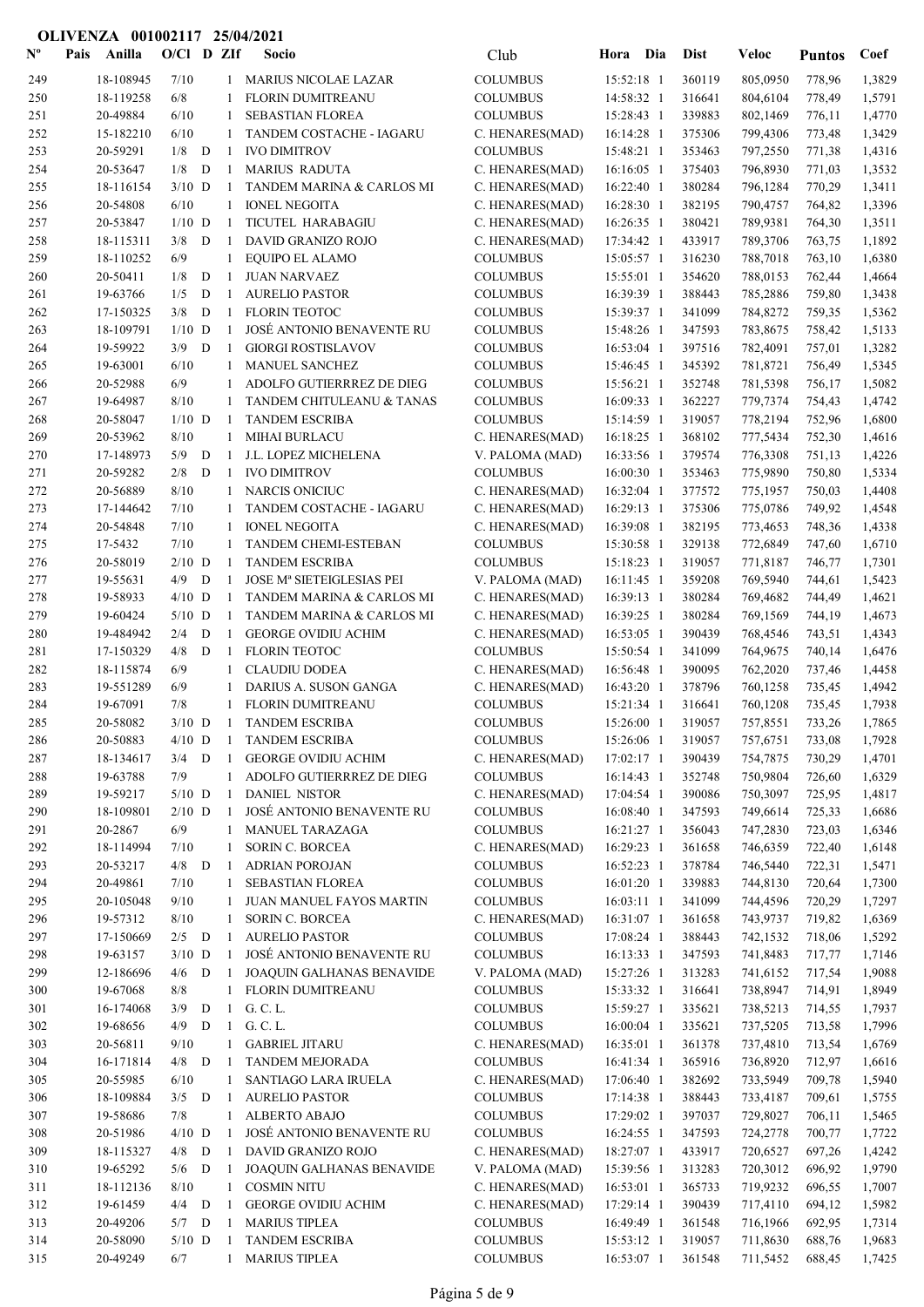| $\mathbf{N}^{\mathbf{o}}$ | Pais | Anilla                | $O/Cl$ D ZIf    |   |              | Socio                                    | Club                               | Hora Dia                 | <b>Dist</b>      | Veloc                | <b>Puntos</b>    | Coef             |
|---------------------------|------|-----------------------|-----------------|---|--------------|------------------------------------------|------------------------------------|--------------------------|------------------|----------------------|------------------|------------------|
| 316                       |      | 20-53967              | 9/10            |   |              | 1 MIHAI BURLACU                          | C. HENARES(MAD)                    | 17:02:33 1               | 368102           | 711,2395             | 688,15           | 1,7169           |
| 317                       |      | 18-73255              | 8/10            |   | 1            | TANDEM COSTACHE - IAGARU                 | C. HENARES(MAD)                    | 17:13:18 1               | 375306           | 710,4032             | 687,34           | 1,6893           |
| 318                       |      | 19-60549              | 7/10            |   | 1            | <b>SANTIAGO LARA IRUELA</b>              | C. HENARES(MAD)                    | 17:25:31 1               | 382692           | 708,0115             | 685,03           | 1,6619           |
| 319                       |      | 20-2877               | 7/9             |   | 1            | MANUEL TARAZAGA                          | <b>COLUMBUS</b>                    | $16:48:15$ 1             | 356043           | 707,4873             | 684,52           | 1,7919           |
| 320                       |      | 17-150425             | 5/8             | D | -1           | <b>FLORIN TEOTOC</b>                     | <b>COLUMBUS</b>                    | 16:27:12 1               | 341099           | 707,3808             | 684,42           | 1,8763           |
| 321                       |      | 19-60526              | 8/10            |   | 1            | SANTIAGO LARA IRUELA                     | C. HENARES(MAD)                    | 17:26:17 1               | 382692           | 707,0087             | 684,06           | 1,6776           |
| 322                       |      | 20-49166              | 7/7             |   | 1            | <b>MARIUS TIPLEA</b>                     | <b>COLUMBUS</b>                    | 16:57:39 1               | 361548           | 705,2531             | 682,36           | 1,7812           |
| 323                       |      | 19-59248              | 6/10            |   | 1            | <b>DANIEL NISTOR</b>                     | C. HENARES(MAD)                    | 17:38:21 1               | 390086           | 704,9535             | 682,07           | 1,6560           |
| 324                       |      | 20-54435              | 5/8             | D | $\mathbf{1}$ | DAVID GRANIZO ROJO                       | C. HENARES(MAD)                    | 18:42:09 1               | 433917           | 703,0981             | 680,28           | 1,4934           |
| 325                       |      | 19-59807              | 2/7             | D | -1           | <b>SILVIU DORU MARDALE</b>               | C. HENARES(MAD)                    | 18:43:31 1               | 433935           | 701,5737             | 678,80           | 1,4979           |
| 326                       |      | 19-63924              | 2/8             | D | -1           | <b>JUAN NARVAEZ</b>                      | <b>COLUMBUS</b>                    | 16:51:59 1               | 354620           | 699,4707             | 676,77           | 1,8386           |
| 327                       |      | 18-109856             | 4/5             | D | -1           | <b>AURELIO PASTOR</b>                    | <b>COLUMBUS</b>                    | 17:41:40 1               | 388443           | 697,8018             | 675,15           | 1,6836           |
| 328                       |      | 20-57369              | 6/10            |   | 1            | <b>CRISTINEL GHEORGHES</b>               | C. HENARES(MAD)                    | 17:48:56 1               | 390924           | 693,2096             | 670,71           | 1,6781           |
| 329                       |      | 20-55117              | 6/10            |   | 1            | <b>JULIAN DINU</b>                       | C. HENARES(MAD)                    | 17:31:08 1               | 373933           | 684,6918             | 662,47           | 1,7597           |
| 330                       |      | 18-123323             | $2/10$ D        |   | -1           | TICUTEL HARABAGIU                        | C. HENARES(MAD)                    | 17:40:51 1               | 380421           | 684,3951             | 662,18           | 1,7349           |
| 331                       |      | 19-61908              | $3/10$ D        |   | -1           | MANUEL MORAN PASCUAL                     | <b>COLUMBUS</b>                    | 17:34:30 1               | 374672           | 681,8417             | 659,71           | 1,7669           |
| 332                       |      | 20-1630254            | 3/8             | D | -1           | <b>IVO DIMITROV</b>                      | <b>COLUMBUS</b>                    | 17:05:25 1               | 353463           | 679,1923             | 657,14           | 1,8786           |
| 333                       |      | 18-109709             | 9/10            |   | 1            | <b>FIDEL ALONSO</b>                      | <b>COLUMBUS</b>                    | 16:43:56 1               | 338508           | 678,4634             | 656,44           | 1,9675           |
| 334                       |      | 19-55650              | 5/9             | D | -1           | JOSE Mª SIETEIGLESIAS PEI                | V. PALOMA (MAD)                    | 17:14:46 1               | 359208           | 678,0495             | 656,04           | 1,8596           |
| 335                       |      | 19-56685              | 6/8             |   | 1            | DAVID GRANIZO ROJO                       | C. HENARES(MAD)                    | 19:11:18 1               | 433917           | 671,3864             | 649,59           | 1,5441           |
| 336                       |      | 20-56235              | 9/10            |   | $\mathbf{1}$ | <b>COSMIN NITU</b>                       | C. HENARES(MAD)                    | 17:31:06 1               | 365733           | 669,7180             | 647,98           | 1,8374           |
| 337                       |      | 19-65503              | 1/1             | D | -1           | DANIEL VASILE ANDREI                     | V. PALOMA (MAD)                    | 17:22:52 1               | 359750           | 668,8461             | 647,13           | 1,8735           |
| 338                       |      | 20-1630259            | 4/8             | D | -1           | <b>IVO DIMITROV</b>                      | <b>COLUMBUS</b>                    | 17:15:26 1               | 353463           | 666,3665             | 644,74           | 1,9125           |
| 339                       |      | 19-63867              | 3/8<br>5/8      | D | 1            | <b>JUAN NARVAEZ</b>                      | <b>COLUMBUS</b>                    | 17:19:19 1               | 354620           | 663,6888             | 642,15           | 1,9119           |
| 340                       |      | 20-1680818            |                 | D | 1            | <b>IVO DIMITROV</b>                      | <b>COLUMBUS</b>                    | 17:17:40 1               | 353463           | 663,5726             | 642,03           | 1,9238           |
| 341<br>342                |      | 18-113783<br>20-50448 | $3/10$ D<br>4/8 | D | -1<br>-1     | TICUTEL HARABAGIU<br><b>JUAN NARVAEZ</b> | C. HENARES(MAD)<br><b>COLUMBUS</b> | 17:58:43 1<br>17:20:42 1 | 380421<br>354620 | 663,0817<br>661,9750 | 641,56<br>640,49 | 1,7928<br>1,9288 |
| 343                       |      | 17-145669             | 7/10            |   | 1            | <b>DANIEL NISTOR</b>                     | C. HENARES(MAD)                    | 18:14:30 1               | 390086           | 661,7235             | 640,24           | 1,7586           |
| 344                       |      | 20-53349              | 6/10            |   | 1            | TANDEM MARINA & CARLOS MI                | C. HENARES(MAD)                    | 18:00:40 1               | 380284           | 660,5976             | 639,15           | 1,8092           |
| 345                       |      | 20-57377              | 7/10            |   | 1            | <b>CRISTINEL GHEORGHES</b>               | C. HENARES(MAD)                    | 18:19:26 1               | 390924           | 657,6415             | 636,29           | 1,7650           |
| 346                       |      | 18-113782             | $4/10$ D        |   | -1           | TICUTEL HARABAGIU                        | C. HENARES(MAD)                    | $18:04:51$ 1             | 380421           | 656,0679             | 634,77           | 1,8190           |
| 347                       |      | 19-59873              | 4/8             | D | -1           | ROBERT ALDEN AUSTRIA                     | C. HENARES(MAD)                    | 17:37:09 1               | 362238           | 656,0500             | 634,75           | 1,9159           |
| 348                       |      | 19-59308              | 7/9             |   | 1            | <b>CLAUDIU DODEA</b>                     | C. HENARES(MAD)                    | 18:20:08 1               | 390095           | 655,4750             | 634,20           | 1,7842           |
| 349                       |      | 18-111862             | $4/10$ D        |   | 1            | MANUEL MORAN PASCUAL                     | <b>COLUMBUS</b>                    | 17:57:39 1               | 374672           | 654,2775             | 633,04           | 1,8630           |
| 350                       |      | 19-63848              | 5/8             | D | -1           | <b>JUAN NARVAEZ</b>                      | <b>COLUMBUS</b>                    | 17:27:51 1               | 354620           | 653,2560             | 632,05           | 1,9739           |
| 351                       |      | 17-264756             | 6/9             |   | -1           | J.L. LOPEZ MICHELENA                     | V. PALOMA (MAD)                    | 18:07:25 1               | 379574           | 651,7224             | 630,57           | 1,8494           |
| 352                       |      | 18-109676             | 5/8             | D | -1           | <b>TANDEM MEJORADA</b>                   | <b>COLUMBUS</b>                    | 17:47:51 1               | 365916           | 650,1128             | 629,01           | 1,9239           |
| 353                       |      | 20-53951              | $8/10$          |   |              | 1 CRISTINEL GHEORGHES                    | C. HENARES(MAD) 18:29:56 1         |                          | 390924           | 646,2266 625,25      |                  | 1,8060           |
| 354                       |      | 19-59485              | 10/10           |   | 1            | <b>GABRIEL JITARU</b>                    | C. HENARES(MAD)                    | 17:45:27 1               | 361378           | 644,7997             | 623,87           | 1,9592           |
| 355                       |      | 20-51734              | $5/5$ D         |   | -1           | <b>AURELIO PASTOR</b>                    | <b>COLUMBUS</b>                    | 18:29:20 1               | 388443           | 642,7628             | 621,90           | 1,8278           |
| 356                       |      | 20-61719              | $3/10$ D        |   | -1           | FRANCISCO GARCIA PARAMO                  | <b>COLUMBUS</b>                    | $17:21:14$ 1             | 343351           | 640,3015             | 619,52           | 2,0737           |
| 357                       |      | 18-113612             | 8/10            |   | 1            | <b>DANIEL NISTOR</b>                     | C. HENARES(MAD)                    | 18:35:44 1               | 390086           | 638,7174             | 617,98           | 1,8304           |
| 358                       |      | 18-111851             | $5/10$ D        |   | -1           | MANUEL MORAN PASCUAL                     | <b>COLUMBUS</b>                    | 18:15:56 1               | 374672           | 634,0343             | 613,45           | 1,9110           |
| 359                       |      | 19-70856              | 7/9             |   | 1            | <b>STANIMIR DIMITROV</b>                 | <b>COLUMBUS</b>                    | 17:21:57 1               | 340158           | 633,5003             | 612,94           | 2,1108           |
| 360                       |      | 20-55970              | 9/10            |   |              | SANTIAGO LARA IRUELA                     | C. HENARES(MAD)                    | 18:30:10 1               | 382692           | 632,3746             | 611,85           | 1,8814           |
| 361                       |      | 19-62875              | 8/10            |   | 1            | <b>MARIUS NICOLAE LAZAR</b>              | <b>COLUMBUS</b>                    | 17:54:35 1               | 360119           | 632,2499             | 611,73           | 2,0049           |
| 362                       |      | 18-108486             | 9/10            |   | 1            | <b>MARIUS NICOLAE LAZAR</b>              | <b>COLUMBUS</b>                    | 17:55:58 1               | 360119           | 630,7181             | 610,24           | 2,0104           |
| 363                       |      | 19-67764              | 6/8             |   | 1            | <b>FLORIN TEOTOC</b>                     | <b>COLUMBUS</b>                    | 17:28:38 1               | 341099           | 627,4431             | 607,08           | 2,1284           |
| 364                       |      | 18-111147             | $5/9$ D         |   | -1           | G. C. L.                                 | <b>COLUMBUS</b>                    | 17:20:11 1               | 335621           | 627,1141             | 606,76           | 2,1691           |
| 365                       |      | 19-61964              | 6/10            |   | 1            | MANUEL MORAN PASCUAL                     | <b>COLUMBUS</b>                    | 18:24:10 1               | 374672           | 625,3218             | 605,02           | 1,9484           |
| 366                       |      | 19-281551             | $5/6$ D         |   | -1           | <b>DANIEL GIURGI</b>                     | <b>COLUMBUS</b>                    | 17:53:09 1               | 354887           | 624,6361             | 604,36           | 2,0626           |
| 367                       |      | 18-109061             | 7/10            |   | 1            | LUIS NIEBLA UROSA                        | <b>COLUMBUS</b>                    | 17:30:49 1               | 339510           | 622,0220             | 601,83           | 2,1619           |
| 368                       |      | 17-260739             | 4/9             | D | -1           | <b>GIORGI ROSTISLAVOV</b>                | <b>COLUMBUS</b>                    | 19:04:51 1               | 397516           | 621,2644             | 601,10           | 1,8515           |
| 369                       |      | 19-59856              | 5/8             | D | -1           | ROBERT ALDEN AUSTRIA                     | C. HENARES(MAD)                    | 18:09:35 1               | 362238           | 619,6516             | 599,54           | 2,0373           |
| 370                       |      | 20-54668              | 6/10            |   | 1            | <b>IONUT LUPAN</b>                       | C. HENARES(MAD)                    | 19:13:24 1               | 400686           | 617,9611             | 597,90           | 1,8468           |
| 371                       |      | 18-115335             | 7/8             |   | 1            | DAVID GRANIZO ROJO                       | C. HENARES(MAD)                    | 20:08:14 1               | 433917           | 617,0313             | 597,00           | 1,7100           |
| 372                       |      | 19-59910              | 5/9             | D | -1           | <b>GIORGI ROSTISLAVOV</b>                | <b>COLUMBUS</b>                    | 19:11:29 1               | 397516           | 614,8898             | 594,93           | 1,8716           |
| 373                       |      | 19-59818              | 3/7             | D | -1           | SILVIU DORU MARDALE                      | C. HENARES(MAD)                    | 20:11:45 1               | 433935           | 613,9866             | 594,06           | 1,7192           |
| 374                       |      | 18-112476             | 8/8             |   | 1            | <b>ALBERTO ABAJO</b>                     | <b>COLUMBUS</b>                    | 19:12:23 1               | 397037           | 613,2951             | 593,39           | 1,8840           |
| 375                       |      | 20-55453              | 9/10            |   | 1            | CRISTINEL GHEORGHES                      | C. HENARES(MAD)                    | 19:03:44 1               | 390924           | 612,0301             | 592,16           | 1,9185           |
| 376                       |      | 19-59889              | 6/8             |   | 1            | ROBERT ALDEN AUSTRIA                     | C. HENARES(MAD)                    | 18:18:16 1               | 362238           | 610,5821             | 590,76           | 2,0760           |
| 377                       |      | 20-55510              | 7/10            |   | 1            | <b>IONUT LUPAN</b>                       | C. HENARES(MAD)                    | 19:21:38 1               | 400686           | 610,2127             | 590,40           | 1,8818           |
| 378                       |      | 20-53361              | 7/10            |   | 1            | TANDEM MARINA & CARLOS MI                | C. HENARES(MAD)                    | 18:49:00 1               | 380284           | 609,4295             | 589,65           | 1,9880           |
| 379                       |      | 16-268818             | 7/8             |   | 1            | <b>FLORIN TEOTOC</b>                     | <b>COLUMBUS</b>                    | 17:44:49 1               | 341099           | 609,3048             | 589,53           | 2,2222           |
| 380                       |      | 19-63185              | $5/10$ D        |   | -1           | JOSÉ ANTONIO BENAVENTE RU                | <b>COLUMBUS</b>                    | 17:55:58 1               | 347593           | 608,7798             | 589,02           | 2,1865           |
| 381                       |      | 18-105013             | 7/10            |   | 1            | MANUEL SANCHEZ                           | <b>COLUMBUS</b>                    | 17:54:43 1               | 345392           | 606,2522             | 586,57           | 2,2062           |
| 382                       |      | 17-150457             | 8/8             |   | 1            | <b>FLORIN TEOTOC</b>                     | <b>COLUMBUS</b>                    | 17:47:42 1               | 341099           | 606,1827             | 586,51           | 2,2398           |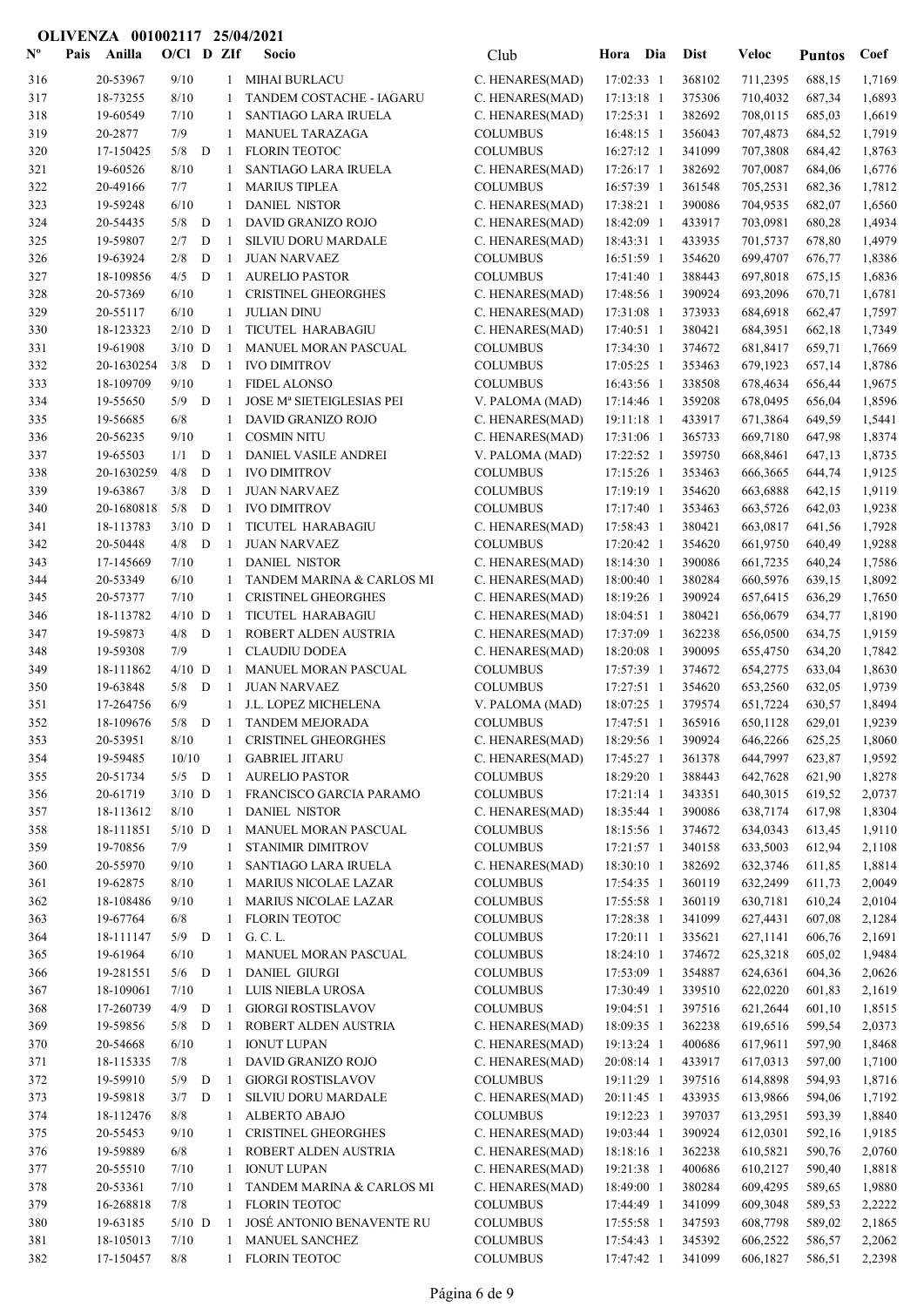| $\mathbf{N}^{\mathbf{o}}$ | Pais | Anilla                 | $O/CI$ D ZIf      |   |              | Socio                                                 | Club                               | Hora Dia                 |            | <b>Dist</b>      | Veloc                | <b>Puntos</b>    | Coef             |
|---------------------------|------|------------------------|-------------------|---|--------------|-------------------------------------------------------|------------------------------------|--------------------------|------------|------------------|----------------------|------------------|------------------|
| 383                       |      | 16-172214              | 6/8               |   |              | 1 TANDEM MEJORADA                                     | <b>COLUMBUS</b>                    | 18:30:28 1               |            | 365916           | 604,3537             | 584,74           | 2,0934           |
| 384                       |      | 18-111191              | 6/9               |   | -1           | G. C. L.                                              | <b>COLUMBUS</b>                    | 17:40:56 1               |            | 335621           | 603,7073             | 584,11           | 2,2883           |
| 385                       |      | 17-144313              | 10/10             |   | 1            | <b>FIDEL ALONSO</b>                                   | <b>COLUMBUS</b>                    | 17:46:34 1               |            | 338508           | 602,7922             | 583,22           | 2,2747           |
| 386                       |      | 19-55654               | 6/9               |   | -1           | JOSE Mª SIETEIGLESIAS PEI                             | V. PALOMA (MAD)                    | 18:21:05 1               |            | 359208           | 602,6137             | 583,05           | 2,1492           |
| 387                       |      | 18-114874              | 8/10              |   | -1           | <b>BOGDAN NEAGOE</b>                                  | C. HENARES(MAD)                    | 17:59:00 1               |            | 345378           | 601,7038             | 582,17           | 2,2410           |
| 388                       |      | 19-281226              | 9/10              |   | -1           | TANDEM CHITULEANU & TANAS                             | <b>COLUMBUS</b>                    | 18:27:55 1               |            | 362227           | 600,7912             | 581,29           | 2,1423           |
| 389                       |      | 19-59939               | 6/9               |   | 1            | <b>GIORGI ROSTISLAVOV</b>                             | <b>COLUMBUS</b>                    | 19:27:04 1               |            | 397516           | 600,4169             | 580,93           | 1,9572           |
| 390                       |      | 20-58016               | 6/10              |   | -1           | <b>TANDEM ESCRIBA</b>                                 | <b>COLUMBUS</b>                    | 17:16:36 1<br>18:31:17 1 |            | 319057           | 600,1825             | 580,70           | 2,4447           |
| 391<br>392                |      | 19-281222<br>18-113753 | 10/10<br>$5/10$ D |   | -1<br>-1     | TANDEM CHITULEANU & TANAS<br>TICUTEL HARABAGIU        | <b>COLUMBUS</b><br>C. HENARES(MAD) | 19:01:46 1               |            | 362227<br>380421 | 597,4550<br>597,4261 | 578,06<br>578,03 | 2,1589<br>2,0609 |
| 393                       |      | 19-279058              | $8/10$            |   | -1           | MANUEL SANCHEZ                                        | <b>COLUMBUS</b>                    | 18:03:32 1               |            | 345392           | 597,0131             | 577,63           | 2,2757           |
| 394                       |      | 20-51429               | 7/10              |   | -1           | <b>TANDEM ESCRIBA</b>                                 | <b>COLUMBUS</b>                    | 17:19:39 1               |            | 319057           | 596,7586             | 577,39           | 2,4698           |
| 395                       |      | 19-61922               | 7/10              |   | 1            | MANUEL MORAN PASCUAL                                  | <b>COLUMBUS</b>                    | 18:53:17 1               |            | 374672           | 596,3424             | 576,98           | 2,1085           |
| 396                       |      | 17-266239              | 8/10              |   | -1           | TANDEM CHEMI-ESTEBAN                                  | <b>COLUMBUS</b>                    | 17:36:58 1               |            | 329138           | 596,3005             | 576,94           | 2,4063           |
| 397                       |      | 17-145478              | 9/10              |   | -1           | <b>NARCIS ONICIUC</b>                                 | C. HENARES(MAD)                    | 18:59:04 1               |            | 377572           | 595,4768             | 576,15           | 2,1029           |
| 398                       |      | 14-30319               | 8/10              |   | -1           | LUIS NIEBLA UROSA                                     | <b>COLUMBUS</b>                    | 17:56:05 1               |            | 339510           | 594,5017             | 575,20           | 2,3446           |
| 399                       |      | 20-49824               | 8/10              |   | -1           | <b>SEBASTIAN FLOREA</b>                               | <b>COLUMBUS</b>                    | 17:57:27 1               |            | 339883           | 593,7340             | 574,46           | 2,3479           |
| 400                       |      | 20-50412               | 6/8               |   | 1            | <b>JUAN NARVAEZ</b>                                   | <b>COLUMBUS</b>                    | 18:23:49 1               |            | 354620           | 592,2013             | 572,98           | 2,2559           |
| 401                       |      | 18-108572              | 7/9               |   | 1            | J.L. LOPEZ MICHELENA                                  | V. PALOMA (MAD)                    | 19:06:18 1               |            | 379574           | 591,8821             | 572,67           | 2,1129           |
| 402                       |      | 20-55125               | 7/10              |   | -1           | <b>JULIAN DINU</b>                                    | C. HENARES(MAD)                    | 18:57:45 1               |            | 373933           | 590,9648             | 571,78           | 2,1501           |
| 403                       |      | 20-1630258             | 6/8               |   | 1            | <b>IVO DIMITROV</b>                                   | <b>COLUMBUS</b>                    | 18:23:59 1               |            | 353463           | 590,1049             | 570,95           | 2,2803           |
| 404                       |      | 16-164413              | 4/7               | D | -1           | <b>SILVIU DORU MARDALE</b>                            | C. HENARES(MAD)                    | 20:42:36 1               |            | 433935           | 588,3067             | 569,21           | 1,8620           |
| 405                       |      | 20-58084               | 8/10              |   | -1           | <b>TANDEM ESCRIBA</b>                                 | <b>COLUMBUS</b>                    | 17:27:58 1               |            | 319057           | 587,6180             | 568,54           | 2,5387           |
| 406                       |      | 19-85120               | 8/9<br>6/10       |   | -1<br>-1     | <b>STANIMIR DIMITROV</b><br>JOSÉ ANTONIO BENAVENTE RU | <b>COLUMBUS</b>                    | 18:06:40 1               |            | 340158<br>347593 | 584,7989             | 565,82           | 2,3871<br>2,3418 |
| 407<br>408                |      | 18-109800<br>20-54927  | 10/10             |   | -1           | <b>SANTIAGO LARA IRUELA</b>                           | <b>COLUMBUS</b><br>C. HENARES(MAD) | 18:20:03 1<br>19:20:33 1 |            | 382692           | 584,1408<br>583,7724 | 565,18<br>564,82 | 2,1323           |
| 409                       |      | 19-56919               | 9/10              |   | -1           | <b>BOGDAN NEAGOE</b>                                  | C. HENARES(MAD)                    | 18:18:42 1               |            | 345378           | 581,7383             | 562,85           | 2,3684           |
| 410                       |      | 18-114217              | 10/10             |   | -1           | <b>RYSZARD SAS</b>                                    | C. HENARES(MAD)                    | 18:08:29 1               |            | 338894           | 580,8118             | 561,96           | 2,4196           |
| 411                       |      | 17-260747              | 7/9               |   | -1           | <b>GIORGI ROSTISLAVOV</b>                             | <b>COLUMBUS</b>                    | 19:52:51 1               |            | 397516           | 577,9109             | 559,15           | 2,0678           |
| 412                       |      | 18-111175              | 7/9               |   | 1            | G. C. L.                                              | <b>COLUMBUS</b>                    | 18:06:30 1               |            | 335621           | 577,1642             | 558,43           | 2,4552           |
| 413                       |      | 18-109181              | 7/8               |   | -1           | <b>JUAN NARVAEZ</b>                                   | <b>COLUMBUS</b>                    | 18:40:33 1               |            | 354620           | 576,1027             | 557,40           | 2,3293           |
| 414                       |      | 19-63153               | 7/10              |   | -1           | JOSÉ ANTONIO BENAVENTE RU                             | <b>COLUMBUS</b>                    | 18:30:34 1               |            | 347593           | 573,9963             | 555,36           | 2,3821           |
| 415                       |      | 20-56933               | 10/10             |   | -1           | <b>CRISTINEL GHEORGHES</b>                            | C. HENARES(MAD)                    | 19:46:45 1               |            | 390924           | 573,4125             | 554,80           | 2,1232           |
| 416                       |      | 18-113701              | 6/10              |   | -1           | TICUTEL HARABAGIU                                     | C. HENARES(MAD)                    | 19:29:24 1               |            | 380421           | 572,5783             | 553,99           | 2,1871           |
| 417                       |      | 18-109032              | 9/10              |   | -1           | TANDEM CHEMI-ESTEBAN                                  | <b>COLUMBUS</b>                    | 18:01:27 1               |            | 329138           | 570,9741             | 552,44           | 2,5339           |
| 418                       |      | 20-54674               | 8/10              |   | $\mathbf{1}$ | <b>IONUT LUPAN</b>                                    | C. HENARES(MAD)                    | 20:07:59 1               |            | 400686           | 569,9794             | 551,48           | 2,0864           |
| 419                       |      | 20-61703               | $4/10$ D          |   | -1           | FRANCISCO GARCIA PARAMO                               | <b>COLUMBUS</b>                    | 18:28:20 1               |            | 343351           | 569,0901             | 550,62           | 2,4407           |
| 420                       |      | 18-113631              | 9/10              |   |              | 1 DANIEL NISTOR                                       | C. HENARES(MAD)                    |                          | 19:50:36 1 | 390086           | 568,9702             | 550,50           | 2,1534           |
| 421                       |      | 19-63816               | 8/9               |   | 1            | ADOLFO GUTIERRREZ DE DIEG                             | <b>COLUMBUS</b>                    | 18:45:41 1               |            | 352748           | 568,3220<br>567,5589 | 549,87           | 2,3870           |
| 422<br>423                |      | 17-4008653<br>19-61775 | 9/10<br>9/10      |   | 1<br>1       | <b>SORIN C. BORCEA</b><br>LUIS NIEBLA UROSA           | C. HENARES(MAD)<br><b>COLUMBUS</b> | 19:02:13 1<br>18:30:28 1 |            | 361658<br>339510 | 560,7410             | 549,13<br>542,54 | 2,3337<br>2,4918 |
| 424                       |      | 20-55009               | 8/10              |   | 1            | <b>JULIAN DINU</b>                                    | C. HENARES(MAD)                    | 19:32:22 1               |            | 373933           | 560,3112             | 542,12           | 2,2678           |
| 425                       |      | 19-65001               | 8/9               |   | 1            | J.L. LOPEZ MICHELENA                                  | V. PALOMA (MAD)                    | 19:45:04 1               |            | 379574           | 558,1423             | 540,02           | 2,2394           |
| 426                       |      | 20-53854               | 7/10              |   | -1           | TICUTEL HARABAGIU                                     | C. HENARES(MAD)                    | 19:48:04 1               |            | 380421           | 556,9310             | 538,85           | 2,2396           |
| 427                       |      | 17-266281              | 10/10             |   | -1           | TANDEM CHEMI-ESTEBAN                                  | <b>COLUMBUS</b>                    | 18:16:51 1               |            | 329138           | 556,1173             | 538,06           | 2,5947           |
| 428                       |      | 18-114494              | 8/10              |   | -1           | TANDEM MARINA & CARLOS MI                             | C. HENARES(MAD)                    | 19:49:39 1               |            | 380284           | 555,4429             | 537,41           | 2,2509           |
| 429                       |      | 18-109216              | 7/8               |   | 1            | <b>TANDEM MEJORADA</b>                                | <b>COLUMBUS</b>                    | 19:31:11 1               |            | 365916           | 549,2722             | 531,44           | 2,3448           |
| 430                       |      | 19-59892               | 7/8               |   | 1            | ROBERT ALDEN AUSTRIA                                  | C. HENARES(MAD)                    | 19:27:17 1               |            | 362238           | 546,9532             | 529,20           | 2,3741           |
| 431                       |      | 20-53971               | 10/10             |   | 1            | MIHAI BURLACU                                         | C. HENARES(MAD)                    | 19:38:46 1               |            | 368102           | 546,3345             | 528,60           | 2,3417           |
| 432                       |      | 20-56965               | 8/10              |   | -1           | VASILE C. TOADER                                      | C. HENARES(MAD)                    | 19:34:27 1               |            | 361394           | 539,8372             | 522,31           | 2,3907           |
| 433                       |      | 17-148977              | 9/9               |   | 1            | J.L. LOPEZ MICHELENA                                  | V. PALOMA (MAD)                    | 20:12:33 1               |            | 379574           | 536,4624             | 519,05           | 2,2815           |
| 434                       |      | 20-49834               | 9/10              |   | -1           | SEBASTIAN FLOREA                                      | <b>COLUMBUS</b>                    | 19:00:22 1               |            | 339883           | 534,9399             | 517,57           | 2,5538           |
| 435                       |      | 18-109812              | 8/10              |   | 1            | JOSÉ ANTONIO BENAVENTE RU                             | <b>COLUMBUS</b>                    | 19:20:02 1               |            | 347593           | 530,6493             | 513,42           | 2,5029           |
| 436                       |      | 17-144045              | 10/10             |   | 1            | <b>BOGDAN NEAGOE</b>                                  | C. HENARES(MAD)                    | 19:19:31 1               |            | 345378           | 527,6840             | 510,55           | 2,5248           |
| 437                       |      | 16-165114              | 7/9               |   | 1            | DARIUS A. SUSON GANGA                                 | C. HENARES(MAD)                    | 20:36:25 1               |            | 378796           | 517,8936             | 501,08           | 2,3073           |
| 438<br>439                |      | 20-56846<br>19-61670   | 9/10<br>10/10     |   | 1<br>1       | VASILE C. TOADER<br>LUIS NIEBLA UROSA                 | C. HENARES(MAD)<br><b>COLUMBUS</b> | 20:13:44 1<br>19:32:25 1 |            | 361394<br>339510 | 509,9153<br>508,6927 | 493,36<br>492,18 | 2,4239<br>2,5861 |
| 440                       |      | 20-51390               | 9/10              |   | 1            | <b>TANDEM ESCRIBA</b>                                 | <b>COLUMBUS</b>                    | 18:52:23 1               |            | 319057           | 508,5519             | 492,04           | 2,7581           |
| 441                       |      | 19-70822               | 7/8               |   | $\mathbf{1}$ | <b>IVO DIMITROV</b>                                   | <b>COLUMBUS</b>                    | 20:05:53 1               |            | 353463           | 504,3108             | 487,94           | 2,4953           |
| 442                       |      | 19-61941               | 8/10              |   | 1            | MANUEL MORAN PASCUAL                                  | <b>COLUMBUS</b>                    | 20:50:51 1               |            | 374672           | 502,3423             | 486,03           | 2,3594           |
| 443                       |      | 18-117323              | 7/9               |   | 1            | JOSE Mª SIETEIGLESIAS PEI                             | V. PALOMA (MAD)                    | 20:21:50 1               |            | 359208           | 501,1039             | 484,84           | 2,4665           |
| 444                       |      | 20-61708               | $5/10$ D          |   | -1           | FRANCISCO GARCIA PARAMO                               | <b>COLUMBUS</b>                    | 19:50:24 1               |            | 343351           | 500,9498             | 484,69           | 2,5863           |
| 445                       |      | 18-111078              | 8/9               |   | 1            | G. C. L.                                              | <b>COLUMBUS</b>                    | 19:35:53 1               |            | 335621           | 500,2673             | 484,03           | 2,6518           |
| 446                       |      | 18-112141              | 10/10             |   | 1            | JUAN MANUEL FAYOS MARTIN                              | <b>COLUMBUS</b>                    | 20:00:29 1               |            | 341099           | 490,4488             | 474,53           | 2,6151           |
| 447                       |      | 19-64510               | 7/9               |   | -1           | EQUIPO EL ALAMO                                       | <b>COLUMBUS</b>                    | 19:10:51 1               |            | 316230           | 489,6338             | 473,74           | 2,8271           |
| 448                       |      | 19-64515               | 8/9               |   | 1            | EQUIPO EL ALAMO                                       | $\sf COLUMBUS$                     | 19:17:54 1               |            | 316230           | 484,3468             | 468,62           | 2,8334           |
| 449                       |      | 20-52507               | 6/10              |   |              | 1 FRANCISCO GARCIA PARAMO                             | <b>COLUMBUS</b>                    | 20:30:07 1               |            | 343351           | 473,5114             | 458,14           | 2,6154           |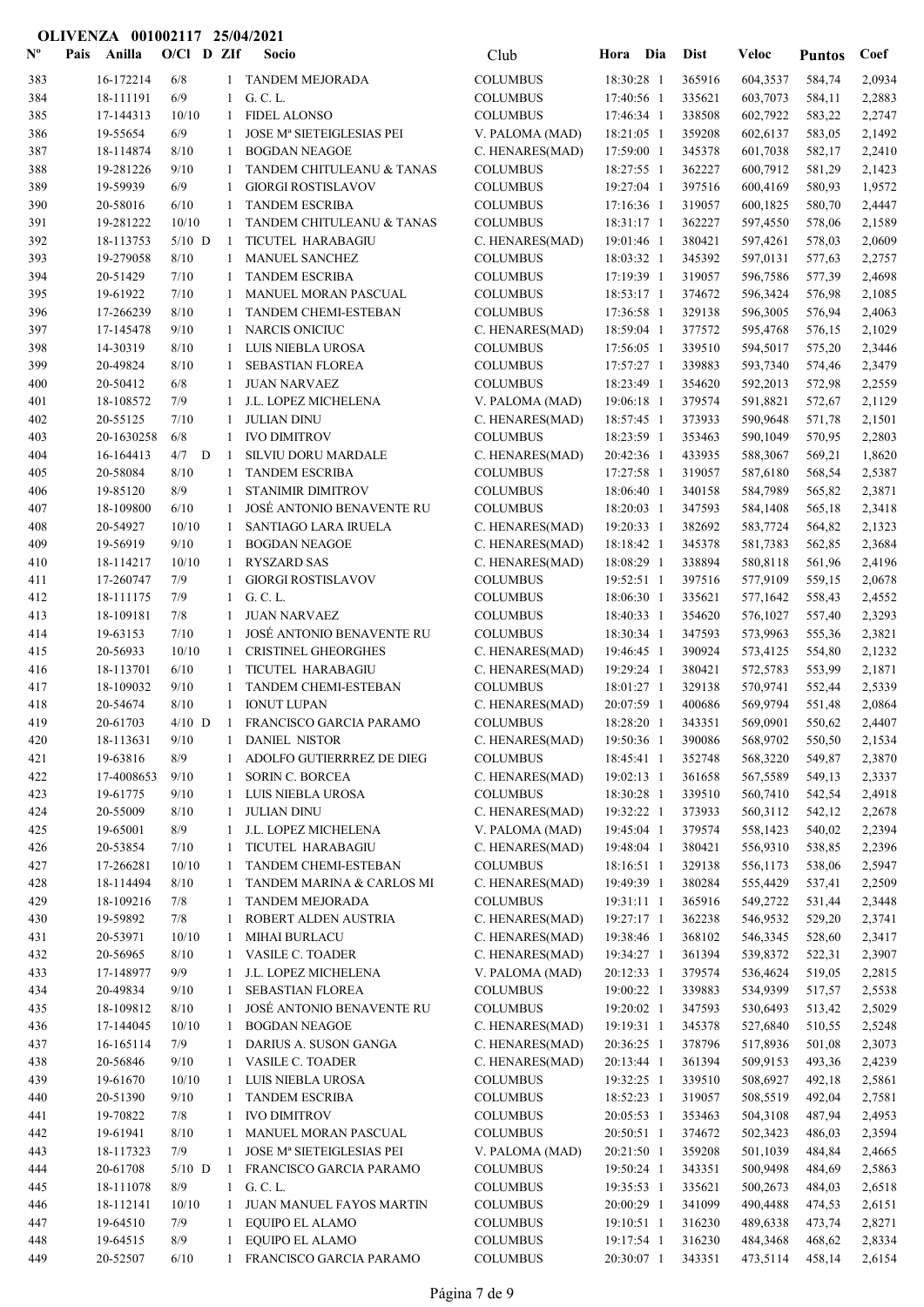| $N^{\circ}$ | Pais | Anilla              | $O/C1$ D ZIf |   |                   | <b>Socio</b>                           | Club                               | Hora Dia                 |            | <b>Dist</b>      | <b>Veloc</b>         | <b>Puntos</b>    | Coef             |
|-------------|------|---------------------|--------------|---|-------------------|----------------------------------------|------------------------------------|--------------------------|------------|------------------|----------------------|------------------|------------------|
| 450         |      | 18-109665           | 9/10         |   |                   | JOSÉ ANTONIO BENAVENTE RU              | <b>COLUMBUS</b>                    | 20:44:07 1               |            | 347593           | 470,2816             | 455,01           | 2,5892           |
| 451         |      | 20-53061            | 9/9          |   | 1                 | <b>CODRUT MARIAN DIN</b>               | C. HENARES(MAD)                    | 21:17:56 1               |            | 361710           | 467,9705             | 452,78           | 2,4937           |
| 452         |      | 18-113886           | 3/7          | D | 1                 | <b>VISALON TIBU</b>                    | C. HENARES(MAD)                    | 08:47:13 2               |            | 447556           | 462,7257             | 477,84           | 2,0199           |
| 453         |      | 19-57441            | 4/7          | D | $\mathbf{1}$      | <b>VISALON TIBU</b>                    | C. HENARES(MAD)                    | 08:47:14 2               |            | 447556           | 462,7177             | 477,83           | 2,0243           |
| 454         |      | 18-82856            | 5/7          | D | 1                 | <b>VISALON TIBU</b>                    | C. HENARES(MAD)                    | 08:48:45 2               |            | 447556           | 461,9933             | 477,03           | 2,0288           |
| 455         |      | 17-148657           | 6/6          |   | 1                 | JOAQUIN GALHANAS BENAVIDE              | V. PALOMA (MAD)                    | 19:50:17 1               |            | 313283           | 457,1584             | 442,32           | 2,9047           |
| 456         |      | 19-63795            | 9/9          |   | 1                 | ADOLFO GUTIERRREZ DE DIEG              | <b>COLUMBUS</b>                    | 21:16:41 1               |            | 352748           | 457,1150             | 442,28           | 2,5854           |
| 457         |      | 18-112619           | 5/7          | D | 1                 | SILVIU DORU MARDALE                    | C. HENARES(MAD)                    | 09:59:31 2               |            | 433935           | 417,4392             | 429,07           | 2,1063           |
| 458         |      | 17-145696           | 6/7          |   | 1                 | SILVIU DORU MARDALE                    | C. HENARES(MAD)                    | 10:17:47 2               |            | 433935           | 410,2305             | 421,20           | 2,1109           |
| 459         |      | 19-57466            | 6/7          |   | 1                 | <b>VISALON TIBU</b>                    | C. HENARES(MAD)                    | 11:02:47 2               |            | 447556           | 405,8422             | 415,66           | 2,0511           |
| 460         |      | 19-57251            | 9/10         |   | 1                 | <b>IONUT LUPAN</b>                     | C. HENARES(MAD)                    | 09:08:55 2               |            | 400686           | 405,1767             | 417,79           | 2,2961           |
| 461         |      | 19-57993            | 9/10         |   | 1                 | TANDEM COSTACHE - IAGARU               | C. HENARES(MAD)                    | 08:11:57 2               |            | 375306           | 402,7104             | 416,93           | 2,4567           |
| 462         |      | 19-59937            | 8/9          |   | 1                 | <b>GIORGI ROSTISLAVOV</b>              | <b>COLUMBUS</b>                    | 09:10:37 2               |            | 397516           | 401,2814             | 413,73           | 2,3244           |
| 463         |      | 19-392393           | 8/10         |   | 1                 | <b>IONEL NEGOITA</b>                   | C. HENARES(MAD)                    | 08:44:16 2               |            | 382195           | 396,3582             | 409,39           | 2,4228           |
| 464         |      | 20-56208            | 10/10        |   | 1                 | <b>COSMIN NITU</b>                     | C. HENARES(MAD)                    | 08:27:22 2               |            | 365733           | 386,0522             | 399,23           | 2,5374           |
| 465         |      | 19-58089            | 8/9          |   | 1                 | <b>CLAUDIU DODEA</b>                   | C. HENARES(MAD)                    | 09:43:27 2               |            | 390095           | 381,1569             | 392,16           | 2,3840           |
| 466         |      | 16-164624           | 8/10         |   | 1                 | TICUTEL HARABAGIU                      | C. HENARES(MAD)                    | 09:18:50 2               |            | 380421           | 380,8653             | 392,47           | 2,4499           |
| 467         |      | 19-392403           | 9/10         |   | 1                 | <b>IONEL NEGOITA</b>                   | C. HENARES(MAD)                    | 09:25:31 2               |            | 382195           | 380,0981             | 391,51           | 2,4438           |
| 468         |      | 19-58307            | 9/10         |   | 1                 | TICUTEL HARABAGIU                      | C. HENARES(MAD)                    | 09:31:39 2               |            | 380421           | 376,0401             | 387,18           | 2,4604           |
| 469         |      | 19-61936            | 9/10         |   | 1                 | MANUEL MORAN PASCUAL                   | <b>COLUMBUS</b>                    | 09:18:23 2               |            | 374672           | 375,2787             | 386,72           | 2,5035           |
| 470         |      | 19-60834            | 10/10        |   | $\mathbf{1}$      | VASILE C. TOADER                       | C. HENARES(MAD)                    | 08:47:06 2               |            | 361394           | 373,6883             | 385,90           | 2,6010           |
| 471         |      | 20-54924            | 10/10        |   | 1                 | <b>IONEL NEGOITA</b>                   | C. HENARES(MAD)                    | 09:48:18 2               |            | 382195           | 371,6766             | 382,29           | 2,4647           |
| 472         |      | 17-149299           | 8/8          |   |                   | <b>TANDEM MEJORADA</b>                 | <b>COLUMBUS</b>                    | 09:10:32 2               |            | 365916           | 369,4131             | 380,88           | 2,5798           |
| 473         |      | 19-55649            | 8/9          |   | 1                 | JOSE Mª SIETEIGLESIAS PEI              | V. PALOMA (MAD)                    | 08:55:16 2               |            | 359208           | 368,3177             | 380,14           | 2,6336           |
| 474         |      | 20-54471            | 8/8          |   | 1                 | DAVID GRANIZO ROJO                     | C. HENARES(MAD)                    | 12:19:54 2               |            | 433917           | 367,7574             | 375,22           | 2,1847           |
| 475         |      | 20-55003            | 9/10         |   | 1                 | <b>JULIAN DINU</b>                     | C. HENARES(MAD)                    | 09:52:44 2               |            | 373933           | 362,0809             | 372,32           | 2,5406           |
| 476         |      | 20-59285            | 8/8          |   | 1                 | <b>IVO DIMITROV</b>                    | <b>COLUMBUS</b>                    | 09:23:52 2               |            | 353463           | 352,1015             | 362,71           | 2,6934           |
| 477         |      | 19-68675            | 9/9          |   | $\mathbf{1}$      | G. C. L.                               | <b>COLUMBUS</b>                    | 08:47:49 2               |            | 335621           | 346,7816             | 358,09           | 2,8425           |
| 478         |      | 20-52965            | 10/10        |   | 1                 | <b>TANDEM ESCRIBA</b>                  | <b>COLUMBUS</b>                    | 08:06:36 2               |            | 319057           | 344,3309             | 356,63           | 2,9963           |
| 479         |      | 19-62483            | 6/6          |   | 1                 | <b>DANIEL GIURGI</b>                   | <b>COLUMBUS</b>                    | 09:58:26 2               |            | 354887           | 341,7523             | 351,29           | 2,6995           |
| 480<br>481  |      | 19-63923<br>20-2610 | 8/8<br>8/9   |   | 1                 | <b>JUAN NARVAEZ</b><br>MANUEL TARAZAGA | <b>COLUMBUS</b><br><b>COLUMBUS</b> | 10:03:49 2<br>10:15:33 2 |            | 354620<br>356043 | 339,7340             | 349,11           | 2,7071           |
| 482         |      | 18-113646           | 10/10        |   | 1<br>$\mathbf{1}$ | <b>DANIEL NISTOR</b>                   |                                    | 11:56:33 2               |            | 390086           | 337,3057             | 346,37           | 2,7019           |
| 483         |      | 19-56732            | $5/8$ D      |   | 1                 | <b>ADRIAN POROJAN</b>                  | C. HENARES(MAD)<br><b>COLUMBUS</b> | 11:28:27 2               |            | 378784           | 337,2842<br>335,6675 | 344,50<br>343,33 | 2,4712<br>2,5503 |
| 484         |      | 20-50603            | 9/10         |   | 1                 | MANUEL SANCHEZ                         | <b>COLUMBUS</b>                    | 09:55:04 2               |            | 345392           | 333,6906             | 343,08           | 2,8026           |
| 485         |      | 19-551051           | 8/9          |   | 1                 | DARIUS A. SUSON GANGA                  | C. HENARES(MAD)                    | 11:35:12 2               |            | 378796           | 333,6822             | 341,18           | 2,5607           |
| 486         |      | 20-55011            | 10/10        |   | $\mathbf{1}$      | <b>JULIAN DINU</b>                     | C. HENARES(MAD)                    | 11:32:46 2               |            | 373933           | 330,1059             | 337,57           | 2,5994           |
| 487         |      | 20-54660            | $10/10$      |   | $\mathbf{1}$      | <b>IONUT LUPAN</b>                     | C. HENARES(MAD)                    | 13:02:53 2               |            | 400686           | 327,6568             | 333,66           | 2,4308           |
| 488         |      | 18-116193           | 10/10        |   | 1                 | NARCIS ONICIUC                         | C. HENARES(MAD)                    | 11:57:41 2               |            | 377572           | 326,1445             | 333,11           | 2,5849           |
| 489         |      | 19-58217            | 9/9          |   | 1                 | <b>CLAUDIU DODEA</b>                   | C. HENARES(MAD)                    | 12:37:32 2               |            | 390095           | 325,7488             | 332,09           | 2,5071           |
| 490         |      | 18-112204           | 6/8          |   | 1                 | <b>ADRIAN POROJAN</b>                  | <b>COLUMBUS</b>                    |                          | 12:08:28 2 | 378784           | 324,1718             | 330,92           | 2,5872           |
| 491         |      | 19-19705            | 9/9          |   | 1                 | STANIMIR DIMITROV                      | <b>COLUMBUS</b>                    |                          | 10:14:29 2 | 340158           | 322,5826             | 331,27           | 2,8869           |
| 492         |      | 18-261869           | 8/8          |   | 1                 | ROBERT ALDEN AUSTRIA                   | C. HENARES(MAD)                    |                          | 11:33:45 2 | 362238           | 319,5043             | 326,71           | 2,7164           |
| 493         |      | 18-268169           | 9/9          |   | 1                 | <b>GIORGI ROSTISLAVOV</b>              | <b>COLUMBUS</b>                    | 13:26:37 2               |            | 397516           | 318,8759             | 324,40           | 2,4804           |
| 494         |      | 18-111827           | 10/10        |   | 1                 | MANUEL MORAN PASCUAL                   | <b>COLUMBUS</b>                    |                          | 12:17:03 2 | 374672           | 318,3144             | 324,81           | 2,6370           |
| 495         |      | 20-52499            | 7/10         |   | 1                 | FRANCISCO GARCIA PARAMO                | <b>COLUMBUS</b>                    |                          | 11:01:18 2 | 343351           | 311,7688             | 319,33           | 2,8833           |
| 496         |      | 18-112287           | 7/8          |   | 1                 | <b>ADRIAN POROJAN</b>                  | <b>COLUMBUS</b>                    |                          | 13:02:54 2 | 378784           | 309,7424             | 315,42           | 2,6189           |
| 497         |      | 19-63036            | 10/10        |   | 1                 | MANUEL SANCHEZ                         | <b>COLUMBUS</b>                    |                          | 11:20:09 2 | 345392           | 308,3444             | 315,51           | 2,8779           |
| 498         |      | 19-62412            | 10/10        |   | 1                 | <b>MARIUS NICOLAE LAZAR</b>            | <b>COLUMBUS</b>                    | 12:17:12 2               |            | 360119           | 305,9115             | 312,15           | 2,7658           |
| 499         |      | 18-117311           | 10/10        |   | 1                 | TICUTEL HARABAGIU                      | C. HENARES(MAD)                    | 13:27:23 2               |            | 380421           | 304,9752             | 310,24           | 2,6234           |
| 500         |      | 19-55642            | 9/9          |   | 1                 | JOSE Mª SIETEIGLESIAS PEI              | V. PALOMA (MAD)                    | 12:23:45 2               |            | 359208           | 303,4492             | 309,55           | 2,7839           |
| 501         |      | 18-116086           | 9/10         |   | 1                 | TANDEM MARINA & CARLOS MI              | C. HENARES(MAD)                    | 13:34:12 2               |            | 380284           | 303,2084             | 308,36           | 2,6349           |
| 502         |      | 18-112818           | 10/10        |   | 1                 | TANDEM COSTACHE - IAGARU               | C. HENARES(MAD)                    | 13:21:57 2               |            | 375306           | 302,1909             | 307,48           | 2,6752           |
| 503         |      | 19-57451            | 7/7          |   | $\mathbf{1}$      | <b>VISALON TIBU</b>                    | C. HENARES(MAD)                    | 17:32:52 2               |            | 447556           | 299,7964             | 302,42           | 2,2478           |
| 504         |      | 19-58962            | 10/10        |   | 1                 | TANDEM MARINA & CARLOS MI              | C. HENARES(MAD)                    |                          | 14:01:57 2 | 380284           | 296,6450             | 301,35           | 2,6507           |
| 505         |      | 20-52511            | 8/10         |   | 1                 | FRANCISCO GARCIA PARAMO                | <b>COLUMBUS</b>                    | 12:16:01 2               |            | 343351           | 291,9610             | 297,94           | 2,9416           |
| 506         |      | 18-111431           | 9/9          |   | 1                 | EQUIPO EL ALAMO                        | <b>COLUMBUS</b>                    | 10:58:26 2               |            | 316230           | 287,8918             | 294,92           | 3,2002           |
| 507         |      | 18-114907           | 10/10        |   | 1                 | <b>SORIN C. BORCEA</b>                 | C. HENARES(MAD)                    | 13:42:51 2               |            | 361658           | 286,3824             | 291,15           | 2,8038           |
| 508         |      | 20-52488            | 9/10         |   | 1                 | FRANCISCO GARCIA PARAMO                | <b>COLUMBUS</b>                    |                          | 12:48:27 2 | 343351           | 284,1251             | 289,51           | 2,9591           |
| 509         |      | 20-52500            | 10/10        |   | 1                 | FRANCISCO GARCIA PARAMO                | <b>COLUMBUS</b>                    |                          | 13:12:27 2 | 343351           | 278,5922             | 283,58           | 2,9649           |
| 510         |      | 19-281535           | 9/9          |   | 1                 | MANUEL TARAZAGA                        | <b>COLUMBUS</b>                    | 14:25:46 2               |            | 356043           | 272,6697             | 276,74           | 2,8648           |
| 511         |      | 18-112289           | 8/8          |   | 1                 | ADRIAN POROJAN                         | <b>COLUMBUS</b>                    | 16:26:04 2               |            | 378784           | 265,6145             | 268,47           | 2,6981           |
| 512         |      | 17-145662           | 7/7          |   | 1                 | SILVIU DORU MARDALE                    | C. HENARES(MAD)                    | 20:21:52 2               |            | 433935           | 261,1130             | 262,26           | 2,3598           |
| 513         |      | 19-551210           | 9/9          |   | 1                 | DARIUS A. SUSON GANGA                  | C. HENARES(MAD)                    | 17:37:55 2               |            | 378796           | 252,8819             | 255,06           | 2,7086           |
| 514         |      | 20-53503            | 2/8          | D | 1                 | <b>MARIUS RADUTA</b>                   | C. HENARES(MAD)                    |                          | 18:08:29 2 | 375403           | 245,6049             | 247,51           | 2,7384           |
| 515         |      | 20-53596            | 3/8          | D | 1                 | <b>MARIUS RADUTA</b>                   | C. HENARES(MAD)                    | 18:12:11 2               |            | 375403           | 245,0118             | 246,88           | 2,7437           |
| 516         |      | 20-53624            | $4/8$ D      |   | -1                | <b>MARIUS RADUTA</b>                   | C. HENARES(MAD)                    | 18:12:55 2               |            | 375403           | 244,8946             | 246,76           | 2,7490           |